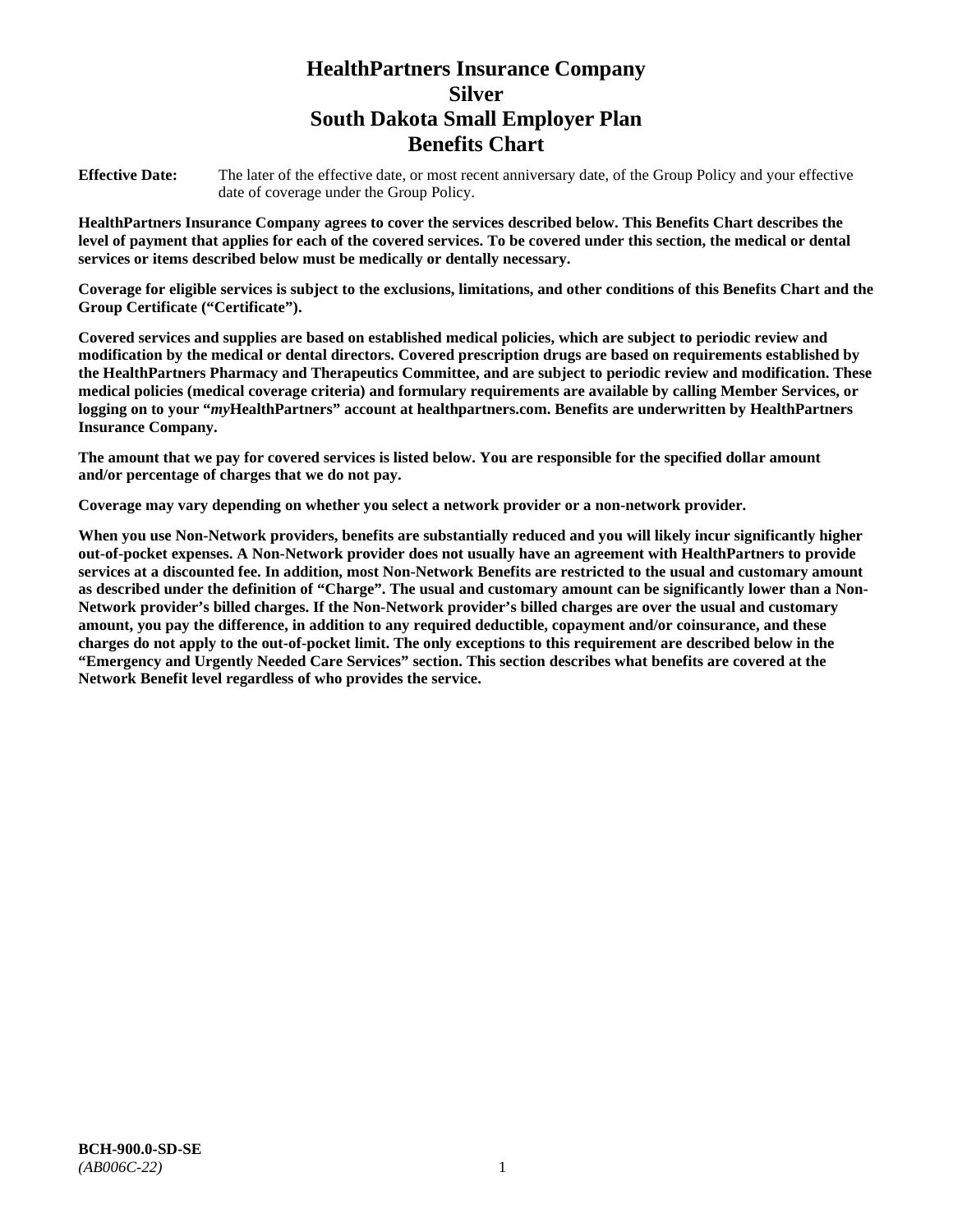# **These definitions apply to this Benefits Chart. They also apply to the Certificate.**

| <b>Biosimilar Drug:</b> | A prescription drug, approved by the Food and Drug Administration (FDA), that the FDA<br>has determined is biosimilar to and interchangeable with a biological brand name drug.<br>Biosimilar drugs are not considered generic drugs and are not covered under the generic<br>drug benefit.                                                                                                                                                                                                                                                                                                                                         |
|-------------------------|-------------------------------------------------------------------------------------------------------------------------------------------------------------------------------------------------------------------------------------------------------------------------------------------------------------------------------------------------------------------------------------------------------------------------------------------------------------------------------------------------------------------------------------------------------------------------------------------------------------------------------------|
| <b>Brand Name Drug:</b> | A prescription drug, approved by the Food and Drug Administration (FDA), that is<br>manufactured, sold, or licensed for sale under a trademark by the pharmaceutical company<br>that originally researched and developed the drug. Brand name drugs have the same active-<br>ingredient formula as the generic version of the drug. However, generic drugs are<br>manufactured and sold by other drug manufacturers and are generally not available until<br>after the patent on the brand name drug has expired. A few brand name drugs may be<br>covered at the generic drug benefit level if this is indicated on the Formulary. |
| <b>Calendar Year:</b>   | This is the 12-month period beginning 12:01 A.M. Central Time, on January 1, and ending<br>12:00 A.M. Central Time of the next following December 31.                                                                                                                                                                                                                                                                                                                                                                                                                                                                               |
| <b>Charge:</b>          | For covered services delivered by a network provider this is the provider's discounted<br>charge for a given medical/surgical service, procedure or item.                                                                                                                                                                                                                                                                                                                                                                                                                                                                           |
|                         | For covered services delivered by non-network providers, a contracted rate may apply if<br>such arrangement is available to HealthPartners.                                                                                                                                                                                                                                                                                                                                                                                                                                                                                         |
|                         | For the usual and customary charge for covered services delivered by non-network<br>providers, our payment is calculated using one of the following options to be determined at<br>HealthPartners' discretion: 1) a percentage of the Medicare fee schedule; 2) a comparable<br>schedule if the service is not on the Medicare fee schedule; or 3) a commercially<br>reasonable rate for such service.                                                                                                                                                                                                                              |
|                         | The usual and customary charge is the maximum amount allowed that we consider in the<br>calculation of the payment of charges incurred for certain covered services. You must pay<br>for any charges above the usual and customary charge, and they do not apply to the Out-of-<br>Pocket Limit.                                                                                                                                                                                                                                                                                                                                    |
|                         | A charge is incurred for covered ambulatory medical and surgical services, on the date the<br>service or item is provided. A charge is incurred for covered inpatient services, on the date<br>of admission to a hospital. To be covered, a charge must be incurred on or after your<br>effective date and on or before the termination date.                                                                                                                                                                                                                                                                                       |
| Copayment/Coinsurance:  | The specified dollar amount, or percentage, of charges incurred for covered services, which<br>we do not pay, but which you must pay, each time you receive certain medical services,<br>procedures or items. Our payment for those covered services or items begins after the<br>copayment or coinsurance is satisfied. Covered services or items requiring a copayment or<br>coinsurance are specified in this Benefits Chart.                                                                                                                                                                                                    |
|                         | For services provided by a network provider:                                                                                                                                                                                                                                                                                                                                                                                                                                                                                                                                                                                        |
|                         | An amount which is listed as a flat dollar copayment is applied to a network provider's<br>discounted charges for a given service. However, if the network provider's discounted<br>charge for a service or item is less than the flat dollar copayment, you will pay the network<br>provider's discounted charge. An amount which is listed as a percentage of charges or<br>coinsurance is based on the network provider's discounted charges, calculated at the time<br>the claim is processed, which may include an agreed upon fee schedule rate for case rate or<br>withhold arrangements.                                    |
|                         | For services provided by a non-network provider:                                                                                                                                                                                                                                                                                                                                                                                                                                                                                                                                                                                    |
|                         | Any copayment or coinsurance is applied to the lesser of the provider's charges or the<br>usual and customary charge for a service.                                                                                                                                                                                                                                                                                                                                                                                                                                                                                                 |
|                         | A copayment or coinsurance is due at the time a service is provided, or when billed by the<br>provider. The copayment or coinsurance applicable for a scheduled visit with a network<br>provider will be collected for each visit, late cancellation and failed appointment.                                                                                                                                                                                                                                                                                                                                                        |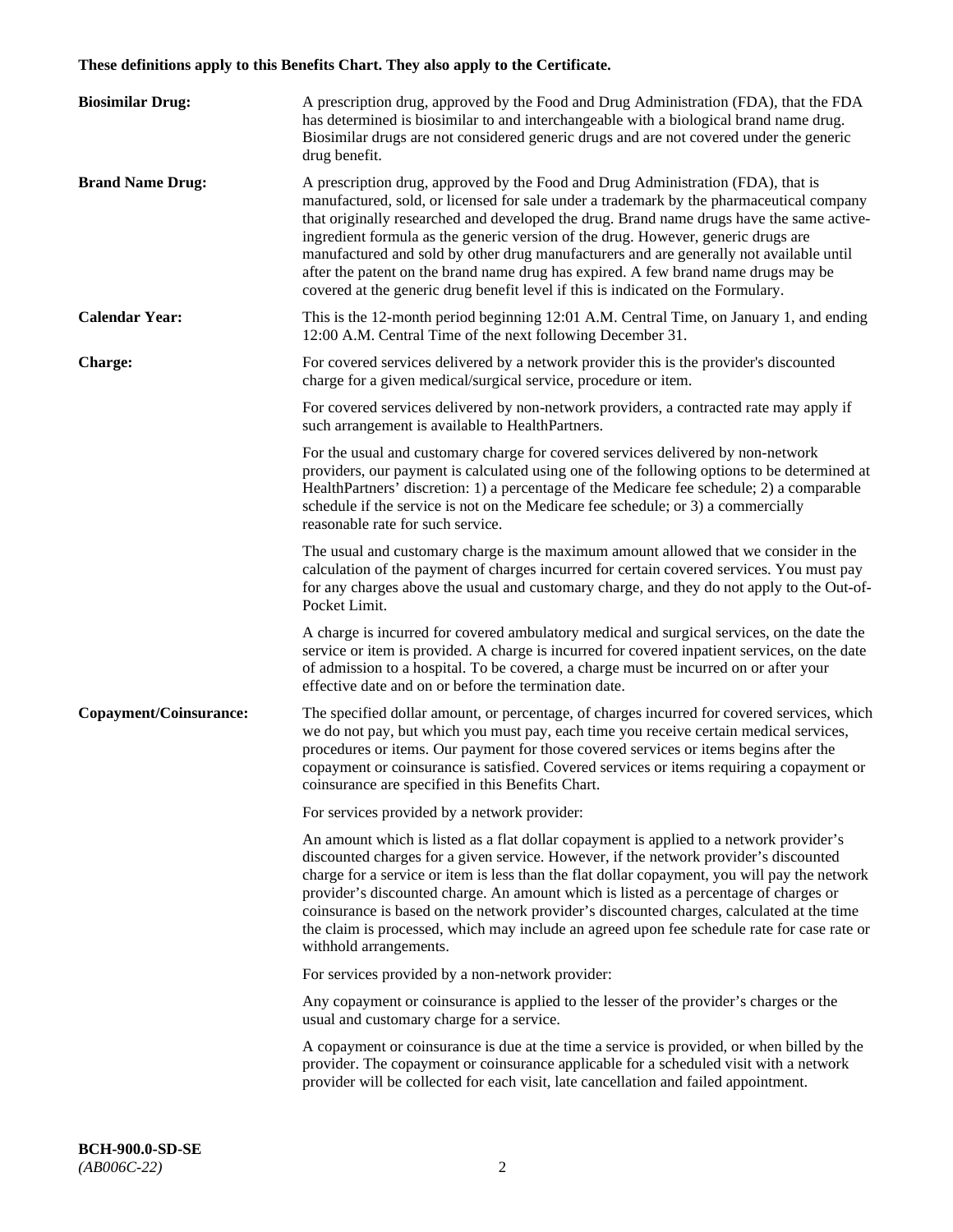| Deductible:                      | The specified dollar amount of charges incurred for covered services, which we do not pay,<br>but an enrollee or a family has to pay first in a calendar year. Our payment for those<br>services or items begins after the deductible is satisfied. If you have a family deductible,<br>each individual family member may only contribute up to the individual deductible amount<br>toward the family deductible. An individual's copayments and coinsurance do not apply<br>toward the family deductible. For Network Benefits, your family deductible will follow the<br>family deductible for the highest Benefit Level in which any family member is enrolled<br>during that calendar year. For network providers, the amount of the charges that apply to<br>the deductible are based on the network provider's discounted charges, calculated at the<br>time the claim is processed, which may include an agreed upon fee schedule rate for case<br>rate or withhold arrangements. For non-network providers, the amount of charges that<br>apply to the deductible are the lesser of the provider's charges or the usual and customary<br>charge for a service. |
|----------------------------------|------------------------------------------------------------------------------------------------------------------------------------------------------------------------------------------------------------------------------------------------------------------------------------------------------------------------------------------------------------------------------------------------------------------------------------------------------------------------------------------------------------------------------------------------------------------------------------------------------------------------------------------------------------------------------------------------------------------------------------------------------------------------------------------------------------------------------------------------------------------------------------------------------------------------------------------------------------------------------------------------------------------------------------------------------------------------------------------------------------------------------------------------------------------------|
|                                  | Any amounts paid or reimbursed by a third party, including, but not limited to: point of<br>service rebates, manufacturer coupons, manufacturer debit cards or other forms of direct<br>reimbursement to an Insured for a product or service, will not apply toward the deductible,<br>to the extent permitted under state and federal law.                                                                                                                                                                                                                                                                                                                                                                                                                                                                                                                                                                                                                                                                                                                                                                                                                            |
|                                  | Your plan has an embedded deductible. This means once an Insured meets the individual<br>deductible, the plan begins paying benefits for that person. If two or more members of the<br>family meet the family deductible, the plan begins paying benefits for all members of the<br>family, regardless of whether each Insured has met the individual deductible. However, an<br>Insured may not contribute more than the individual deductible toward the family<br>deductible.                                                                                                                                                                                                                                                                                                                                                                                                                                                                                                                                                                                                                                                                                       |
|                                  | All services are subject to the deductible unless otherwise indicated below in this Benefits<br>Chart.                                                                                                                                                                                                                                                                                                                                                                                                                                                                                                                                                                                                                                                                                                                                                                                                                                                                                                                                                                                                                                                                 |
| <b>Formulary:</b>                | This is a current list, which may be revised from time to time, of prescription drugs,<br>medications, equipment and supplies covered by us as indicated in this Benefits Chart<br>which are covered at the highest benefit level. Some drugs on the Formulary may require<br>prior authorization to be covered as formulary drugs. The Formulary, and information on<br>drugs that require prior authorization, are available by calling Member Services, or logging<br>on to your "myHealthPartners" account at healthpartners.com.                                                                                                                                                                                                                                                                                                                                                                                                                                                                                                                                                                                                                                  |
| <b>Generic Drug:</b>             | A prescription drug approved by the Food and Drug Administration (FDA) that the FDA<br>has determined is comparable to a brand name drug product in dosage form, strength, route<br>of administration, quality, intended use and documented bioequivalence. Generally, generic<br>drugs cost less than brand name drugs. Some brand name drugs may be covered at the<br>generic drug benefit level if this is indicated on the Formulary.                                                                                                                                                                                                                                                                                                                                                                                                                                                                                                                                                                                                                                                                                                                              |
| <b>Lifetime Maximum Benefit:</b> | The specified coverage limit actually paid by us for services and/or charges incurred by<br>you for a given procedure or diagnosis. Payment of benefits under this Benefits Chart<br>ceases when that Lifetime Maximum Benefit is reached. You have to pay for subsequent<br>charges.                                                                                                                                                                                                                                                                                                                                                                                                                                                                                                                                                                                                                                                                                                                                                                                                                                                                                  |
| <b>Non-Formulary Drug:</b>       | This is a prescription drug, approved by the Food and Drug Administration (FDA), that is<br>not on the Formulary, is medically necessary and is not investigative or otherwise excluded<br>under the Certificate.                                                                                                                                                                                                                                                                                                                                                                                                                                                                                                                                                                                                                                                                                                                                                                                                                                                                                                                                                      |
| <b>Out-of-Pocket Expenses:</b>   | You pay the specified copayments/coinsurance and deductibles applicable for particular<br>services, subject to the Out-of-Pocket Limit described below. These amounts are in<br>addition to the monthly premium payments.                                                                                                                                                                                                                                                                                                                                                                                                                                                                                                                                                                                                                                                                                                                                                                                                                                                                                                                                              |
| <b>Out-of-Pocket Limit:</b>      | You pay the copayments/coinsurance and deductibles for covered services, to the<br>individual or family Out-of-Pocket Limit. Thereafter we cover 100% of charges incurred<br>for all other covered services, for the rest of the calendar year. You pay amounts greater<br>than the Out-of-Pocket Limit if you exceed any Lifetime Maximum Benefit, or visit or day<br>limits.                                                                                                                                                                                                                                                                                                                                                                                                                                                                                                                                                                                                                                                                                                                                                                                         |
|                                  | Non-Network Benefits above the usual and customary charge (see definition of charge<br>above) do not apply to the Out-of-Pocket Limit.                                                                                                                                                                                                                                                                                                                                                                                                                                                                                                                                                                                                                                                                                                                                                                                                                                                                                                                                                                                                                                 |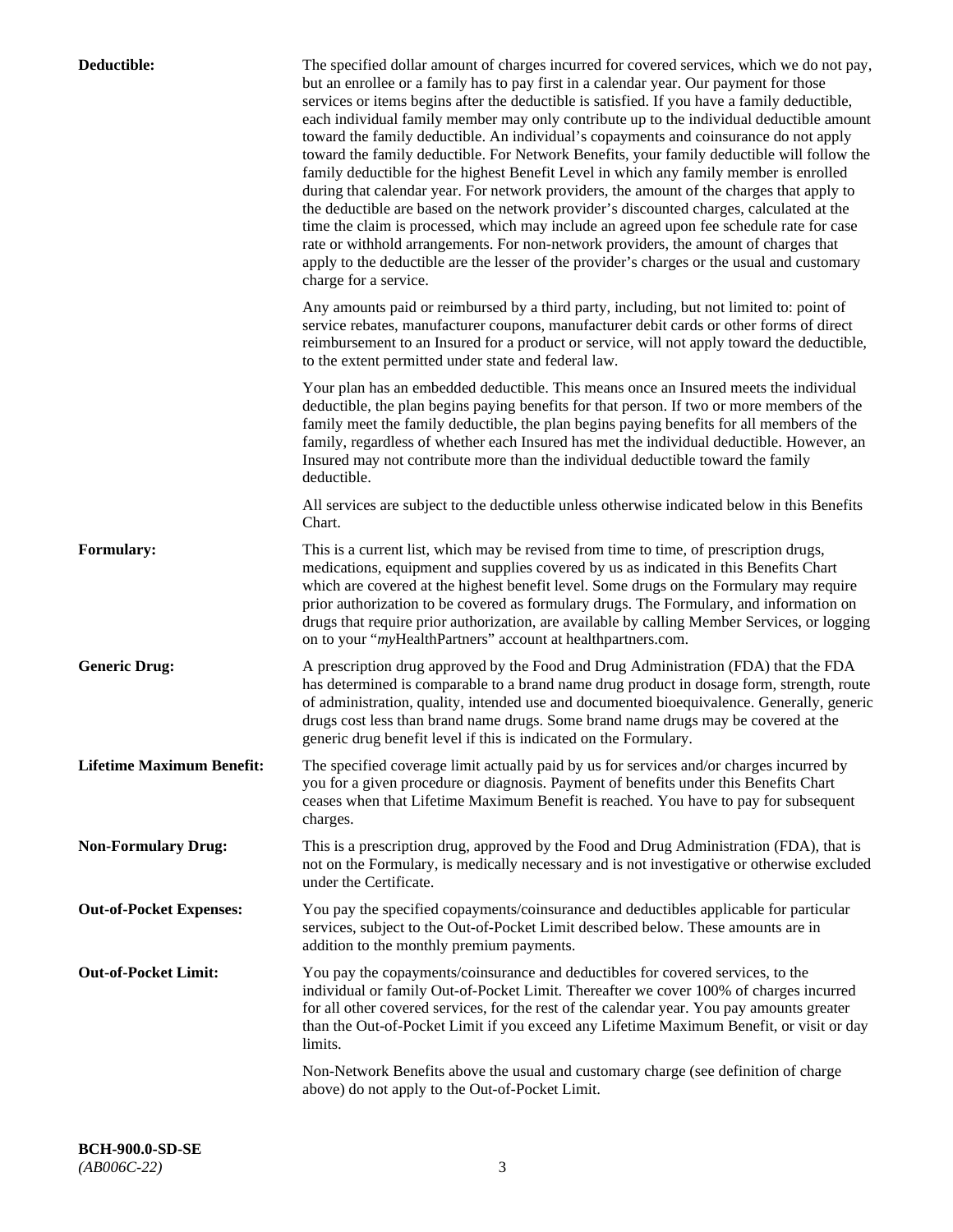Non-Network Benefits for transplant surgery and bariatric surgery do not apply to the Out-of-Pocket Limit.

Any amounts paid or reimbursed by a third party, including, but not limited to: point of service rebates, manufacturer coupons, manufacturer debit cards or other forms of direct reimbursement to an Insured for a product or service, will not apply as an out of pocket expense, to the extent permitted under state and federal law.

You are responsible to keep track of the out-of-pocket expenses. Contact our Member Services Department for assistance in determining the amount paid by the enrollee for specific eligible services received. Claims for reimbursement under the Out-of-Pocket Limit provisions are subject to the same time limits and provisions described under the "Claims Provisions" section of the Certificate.

**Specialty Drug List:** This is a current list, which may be revised from time to time, of prescription drugs, medications, equipment and supplies, which are typically bio-pharmaceuticals. The purpose of a Specialty Drug List is to facilitate enhanced monitoring of complex therapies used to treat specific conditions. Specialty drugs are covered by us as indicated in this Benefits Chart. The Specialty Drug List is available by calling Member Services, or logging on to your "myHealthPartners" account at [healthpartners.com.](http://healthpartners.com/)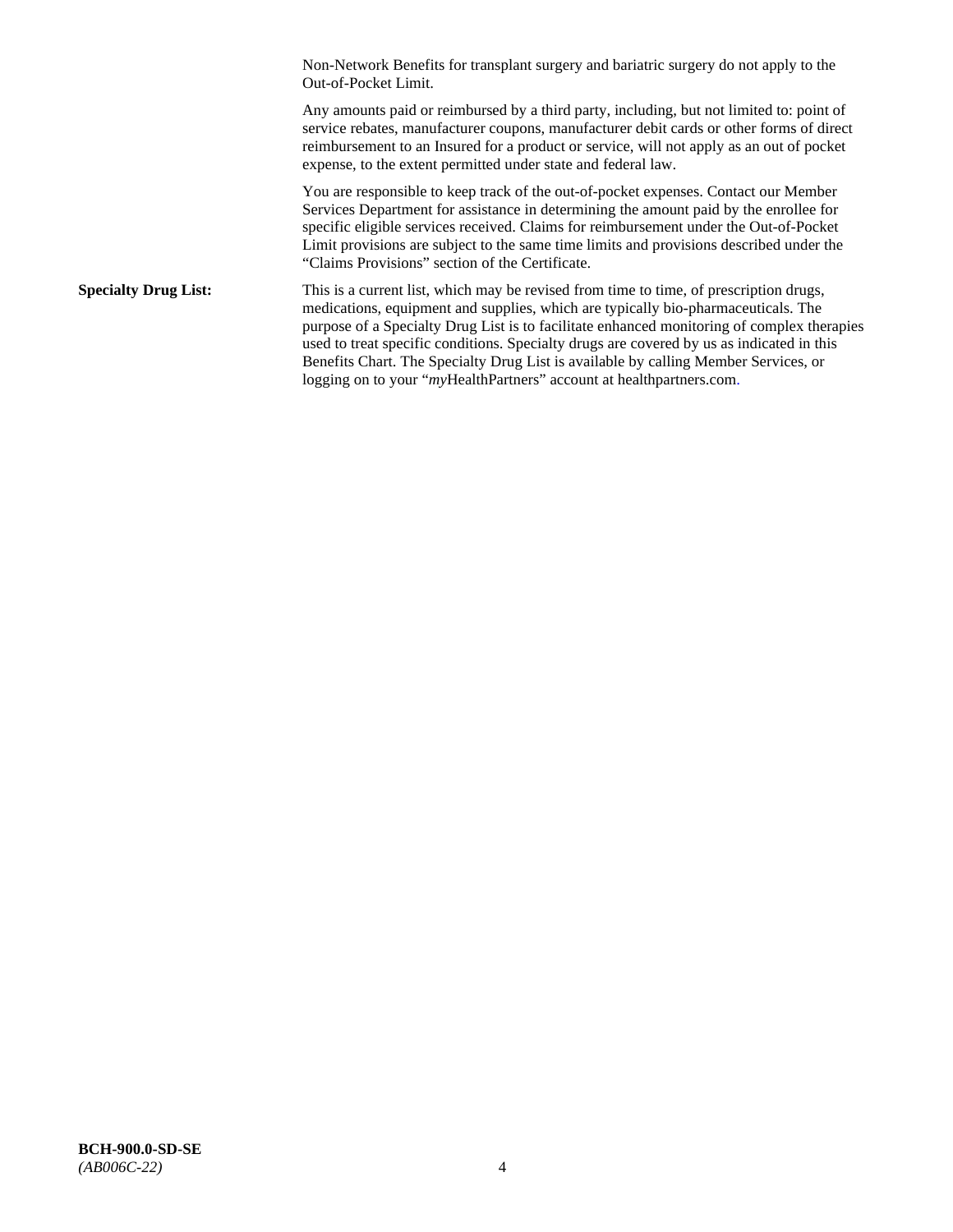# **DEDUCTIBLES, OUT-OF-POCKET LIMITS AND LIFETIME MAXIMUMS**

#### **Individual Calendar Year Deductible**

| <b>Network Benefits</b> | <b>Non-Network Benefits</b> |
|-------------------------|-----------------------------|
| \$4,500                 | \$10,000                    |

#### **Family Calendar Year Deductible**

| <b>Network Benefits</b> | <b>Non-Network Benefits</b> |
|-------------------------|-----------------------------|
| \$9,000                 | \$20,000                    |

Separate deductibles must be satisfied under the Network Benefits and Non-Network Benefits.

Your plan has an embedded deductible. This means once an insured meets the individual deductible, the plan begins paying benefits for that person. If two or more members of the family meet the family deductible, the plan begins paying benefits for all members of the family, regardless of whether each insured has met the individual deductible. However, an insured may not contribute more than the individual deductible toward the family deductible.

Any amounts paid or reimbursed by a third party, including but not limited to: point of service rebates, manufacturer coupons, manufacturer debit cards or other forms of direct reimbursement to an insured for a product or service, will not apply toward the deductible, to the extent permitted under state and federal law.

#### **Individual Calendar Year Out-of-Pocket Limit**

| <b>Network Benefits</b> | <b>Non-Network Benefits</b> |
|-------------------------|-----------------------------|
| \$8,000                 | \$30,000                    |

### **Family Calendar Year Out-of-Pocket Limit**

| <b>Network Benefits</b> | <b>Non-Network Benefits</b> |
|-------------------------|-----------------------------|
| \$16,000                | \$60,000                    |

Separate Out-of-Pocket Limits must be satisfied under Network Benefits and Non-Network Benefits.

Non-Network Benefits above the usual and customary charge will not apply toward the individual or family Out-of-Pocket Limit.

Non-Network Benefits for transplant surgery and bariatric surgery do not apply to the Out-of-Pocket Limit.

Any amounts paid or reimbursed by a third party, including, but not limited to: point of service rebates, manufacturer coupons, manufacturer debit cards or other forms of direct reimbursement to an Insured for a product or service, will not apply as an outof-pocket expense, to the extent permitted under state and federal law.

# **Lifetime Maximum Benefit for Bariatric Surgery**

| <b>Network Benefits</b> | <b>Non-Network Benefits</b> |
|-------------------------|-----------------------------|
| Unlimited.              | \$5,000                     |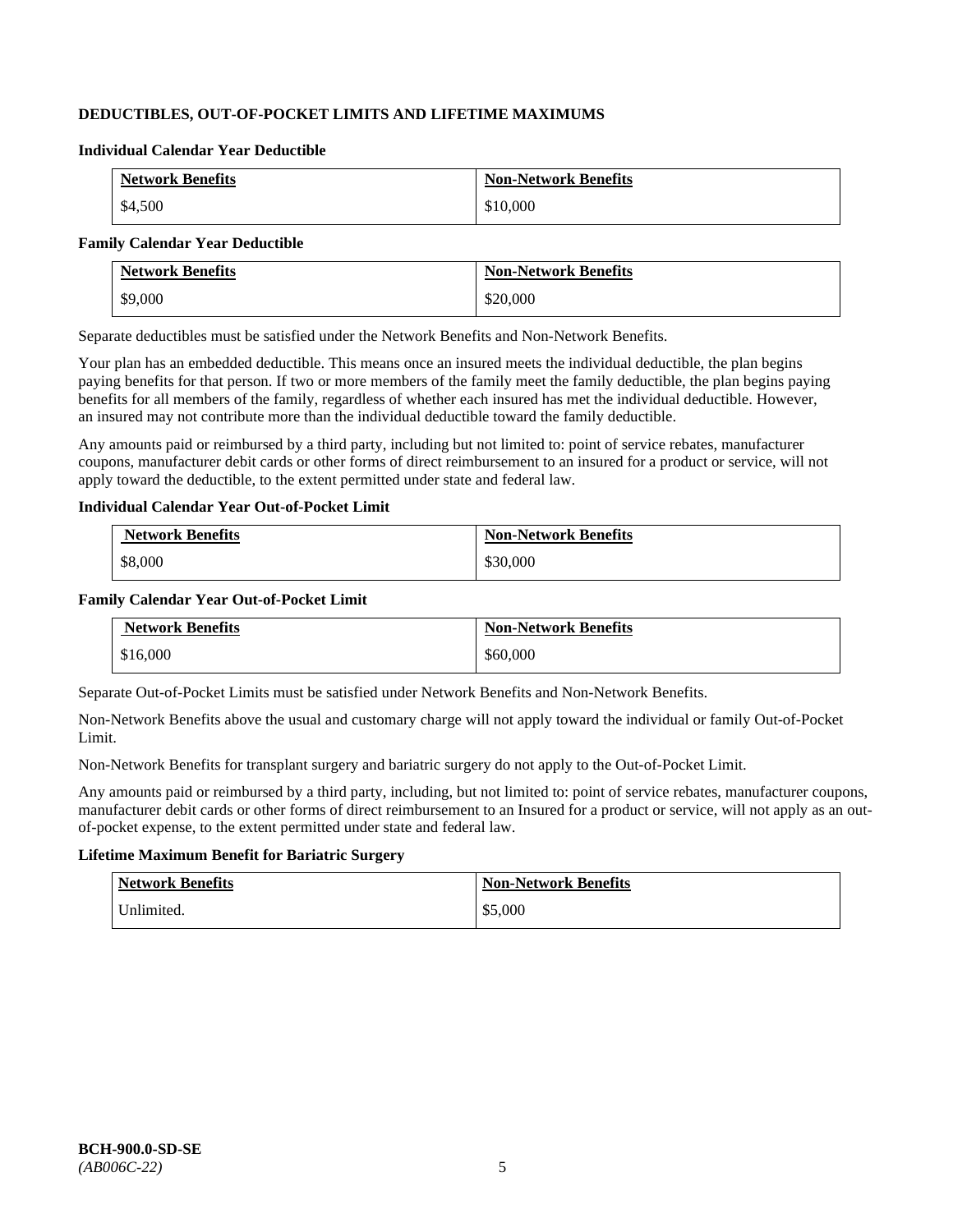# **AMBULANCE AND MEDICAL TRANSPORTATION**

#### **Covered Services:**

We cover ambulance and medical transportation for medical emergencies. We also cover medically necessary, non-emergency medical transportation if it meets our medical coverage criteria. Covered services and supplies are based on established medical policies, which are subject to periodic review and modification by the medical or dental directors. These medical policies (medical coverage criteria) and applicable prior authorization requirements are available by calling Member Services, or logging on to your "*my*HealthPartners" account at [healthpartners.com.](http://healthpartners.com/)

| <b>Network Benefits</b>      | <b>Non-Network Benefits</b> |
|------------------------------|-----------------------------|
| 70% of the charges incurred. | See Network Benefits.       |

#### **Not Covered:**

• See "Services Not Covered" in the Certificate.

#### **AUTISM SERVICES**

#### **Covered Services:**

We cover Applied Behavioral Analysis (ABA) and Intensive Early Intervention Behavioral Therapy (IEIBT) for treatment of autism spectrum disorders for children under age 18. We have the right to review the treatment that an Insured is receiving not more than once every three months, without a contract stipulating that a more frequent review is necessary.

A person who performs ABA must:

- be licensed by the South Dakota Board of Medical and Osteopathic Examiners or the Board of Examiners of Psychologists and have documented training and competence in applied behavior analysis; or
- be licensed by the South Dakota Board of Social Workers as a licensed behavior analyst.

Physical therapy, occupational therapy and speech therapy are covered under the "Physical Therapy, Occupational Therapy and Speech Therapy" section. Medications are covered under the "Prescription Drug Services" section. Covered services are based on established medical policies, which are subject to periodic review and modification by the medical directors. These medical policies (medical coverage criteria) are available online at [healthpartners.com](http://healthpartners.com/) or by calling Member Services.

Coverage for applied behavior analysis will provide an annual maximum benefit for Network and Non-Network Benefits combined, that may not be less than:

- Through age 6**:** 1,300 hours per calendar year
- Age 7 through age 13**:** 900 hours per calendar year
- Age 14 through age 18**:** 450 hours per calendar year

| Network Benefits             | <b>Non-Network Benefits</b>  |
|------------------------------|------------------------------|
| 70% of the charges incurred. | 50% of the charges incurred. |

#### **Not Covered:**

• See "Services Not Covered" in the Certificate.

### **BEHAVIORAL HEALTH SERVICES**

#### **Covered Services:**

Covered services are based on established medical policies, which are subject to periodic review and modification by the medical directors. These medical policies (medical coverage criteria) are available by calling Member Services, or logging on to your "*my*HealthPartners" account at [healthpartners.com.](http://healthpartners.com/)

#### **Mental Health Services**

We cover services for mental health diagnoses as described in the Diagnostic and Statistical Manual of Mental Disorders – Fifth Edition (DSM-5) (most recent edition).

**BCH-900.0-SD-SE**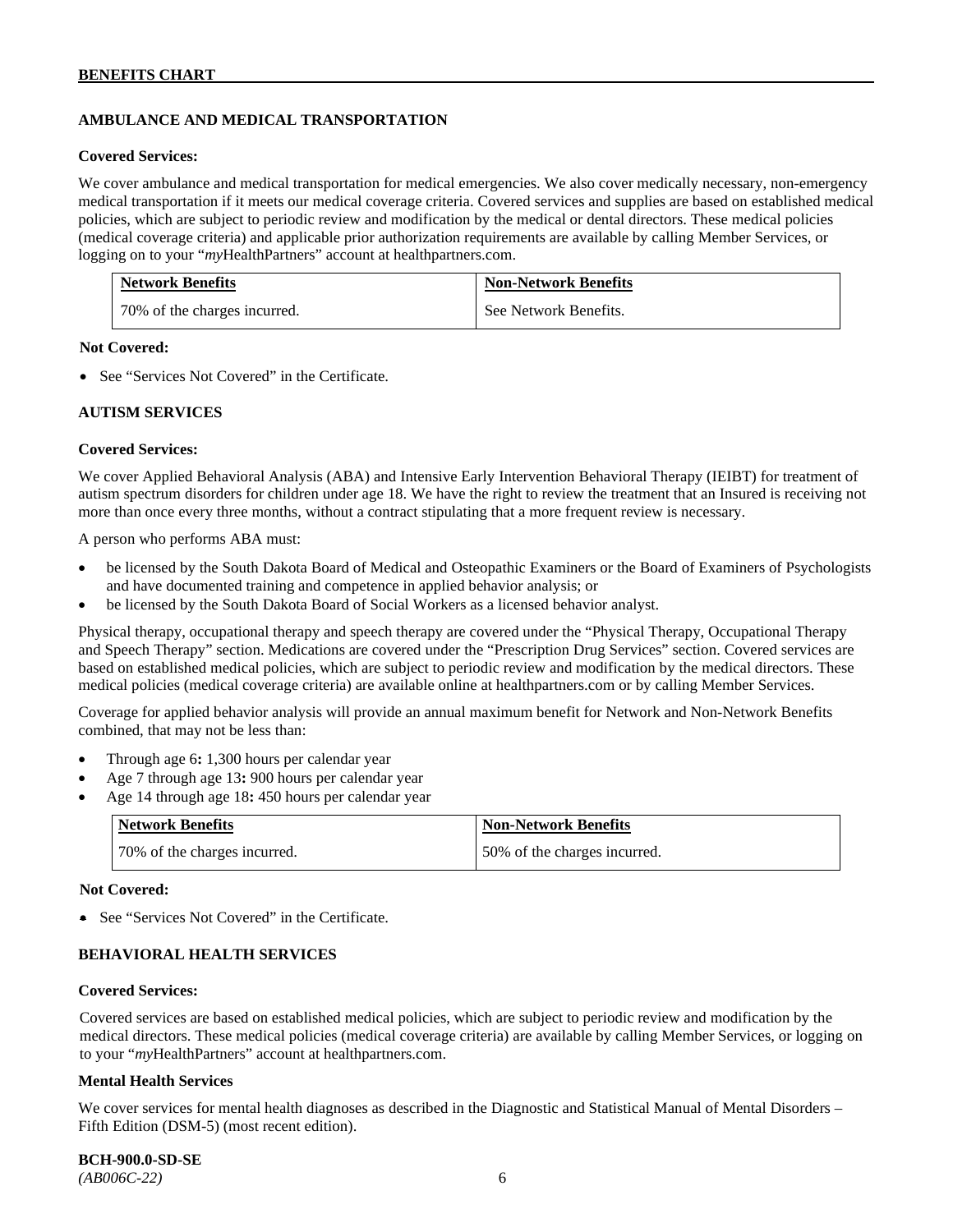**Outpatient services including intensive outpatient and day treatment services:** We cover medically necessary outpatient professional mental health services for evaluation, crisis intervention, and treatment of mental health disorders.

A comprehensive diagnostic assessment will be used as the basis for a determination by a mental health professional, concerning the appropriate treatment and the extent of services required.

Outpatient services we cover for a diagnosed mental health condition include the following:

- Individual, group, family, and multi-family therapy;
- Medication management provided by a physician, certified nurse practitioner, or physician's assistant;
- Psychological testing services for the purposes of determining the differential diagnoses and treatment planning for patients currently receiving behavioral health services;
- Day treatment and intensive outpatient services in a licensed program;
- Partial hospitalization services in a licensed hospital or community mental health center;
- Psychotherapy and nursing services provided in the home if authorized by us; and
- Treatment for gender dysphoria.

| <b>Network Benefits</b>                                                                                                                                                                                                                                                                       | <b>Non-Network Benefits</b>  |
|-----------------------------------------------------------------------------------------------------------------------------------------------------------------------------------------------------------------------------------------------------------------------------------------------|------------------------------|
| 70% of the charges incurred.                                                                                                                                                                                                                                                                  | 50% of the charges incurred. |
| <b>First three visits</b>                                                                                                                                                                                                                                                                     |                              |
| The first three mental health and substance use disorder<br>visits, urgent care visits, office visits, convenience<br>clinic visits, telephone visits and e-visits (other than<br>Virtuwell <sup>®</sup> ) combined in a calendar year are covered at<br>100%, not subject to the deductible. |                              |
| Physician services are included; however, charges for<br>day treatment services, group visits, office procedures,<br>laboratory, radiology and other ancillary services are<br>not included and will be subject to the deductible and<br>coinsurance.                                         |                              |

#### **Group therapy**

| <b>Network Benefits</b>      | <b>Non-Network Benefits</b>  |
|------------------------------|------------------------------|
| 70% of the charges incurred. | 50% of the charges incurred. |

#### **Inpatient services, including mental health residential treatment services:** We cover the following:

- Medically necessary inpatient services in a hospital and professional services for treatment of mental health disorders. Medical stabilization is covered under inpatient hospital services in the "Hospital and Skilled Nursing Facility Services" section; and
- Medically necessary mental health residential treatment services. This care must be authorized by us and provided by a hospital or residential behavioral health treatment facility licensed by the local state or Department of Health and Human Services. Services not covered under this benefit include halfway houses, group homes, extended care facilities, shelter services, correctional services, detention services, transitional services, group residential services, foster care services and wilderness programs.

| <b>Network Benefits</b>      | <b>Non-Network Benefits</b>  |
|------------------------------|------------------------------|
| 70% of the charges incurred. | 50% of the charges incurred. |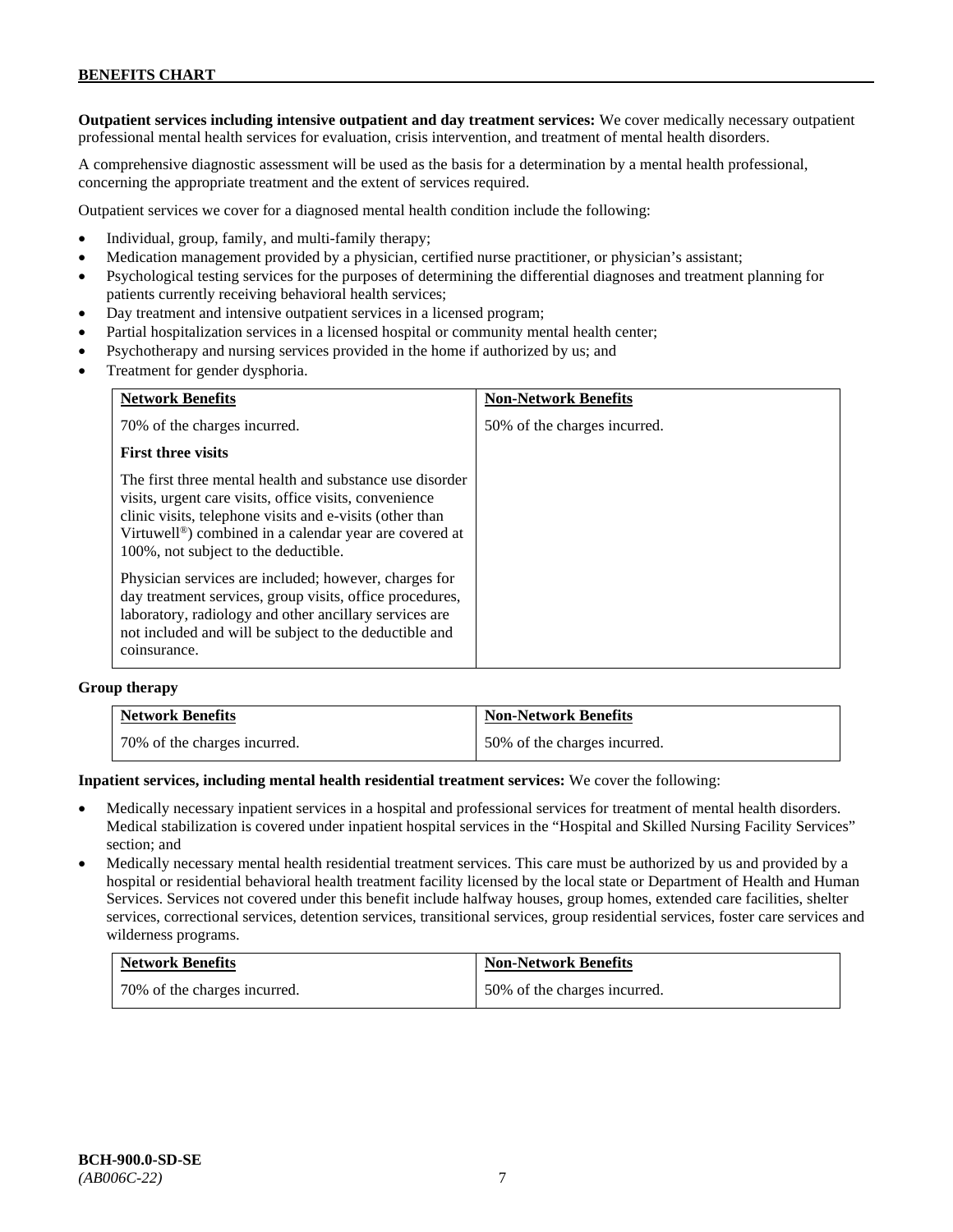#### **Substance use disorder (SUD) services**

We cover medically necessary services for assessments by a licensed alcohol and drug counselor and treatment of substance use disorders as defined in the latest edition of the DSM-5.

**Outpatient services, including intensive outpatient and day treatment services:** We cover medically necessary outpatient professional services for the diagnosis and treatment of substance use disorder. Substance use disorder treatment services must be provided by a program licensed by the local Department of Health and Human Services.

Outpatient services we cover for a diagnosed substance use disorder include the following:

- Individual, group, family, and multi-family therapy provided in an office setting;
- Opiate replacement therapy including methadone and buprenorphine treatment; and
- Day treatment and intensive outpatient services in a licensed program.

| <b>Network Benefits</b>                                                                                                                                                                                                                                                         | <b>Non-Network Benefits</b>  |
|---------------------------------------------------------------------------------------------------------------------------------------------------------------------------------------------------------------------------------------------------------------------------------|------------------------------|
| 70% of the charges incurred.                                                                                                                                                                                                                                                    | 50% of the charges incurred. |
| <b>First three visits</b>                                                                                                                                                                                                                                                       |                              |
| The first three mental health and substance use disorder<br>visits, urgent care visits, office visits, convenience<br>clinic visits, telephone visits and e-visits (other than<br>Virtuwell) combined in a calendar year are covered at<br>100%, not subject to the deductible. |                              |
| Physician services are included; however, charges for<br>day treatment services, group visits, office procedures,<br>laboratory, radiology and other ancillary services are<br>not included and will be subject to the deductible and<br>coinsurance.                           |                              |

**Inpatient services:** We cover the following:

- Medically necessary inpatient services in hospitals and residential primary treatment facilities approved by the State of South Dakota which are carrying out an approved program pursuant to the diagnosis and recommendation of a doctor;
- Services provided in a hospital that is licensed by the local state and accredited by Medicare; and
- Detoxification services in a hospital or community detoxification facility if it is licensed by the State of South Dakota as an approved inpatient alcoholism treatment facility.

| <b>Network Benefits</b>      | <b>Non-Network Benefits</b>  |
|------------------------------|------------------------------|
| 70% of the charges incurred. | 50% of the charges incurred. |

**Not Covered:**

See "Services Not Covered" in the Group Certificate.

### **CHIROPRACTIC SERVICES**

#### **Covered Services:**

We cover chiropractic services for rehabilitative care. Chiropractic services are adjustments to any abnormal articulations of the human body, especially those of the spinal column, for the purpose of giving freedom of action to impinged nerves that may cause pain or deranged function.

Massage therapy which is performed in conjunction with other treatment/modalities by a chiropractor, is part of a prescribed treatment plan and is not billed separately is covered.

| <b>Network Benefits</b>      | <b>Non-Network Benefits</b>  |
|------------------------------|------------------------------|
| 70% of the charges incurred. | 50% of the charges incurred. |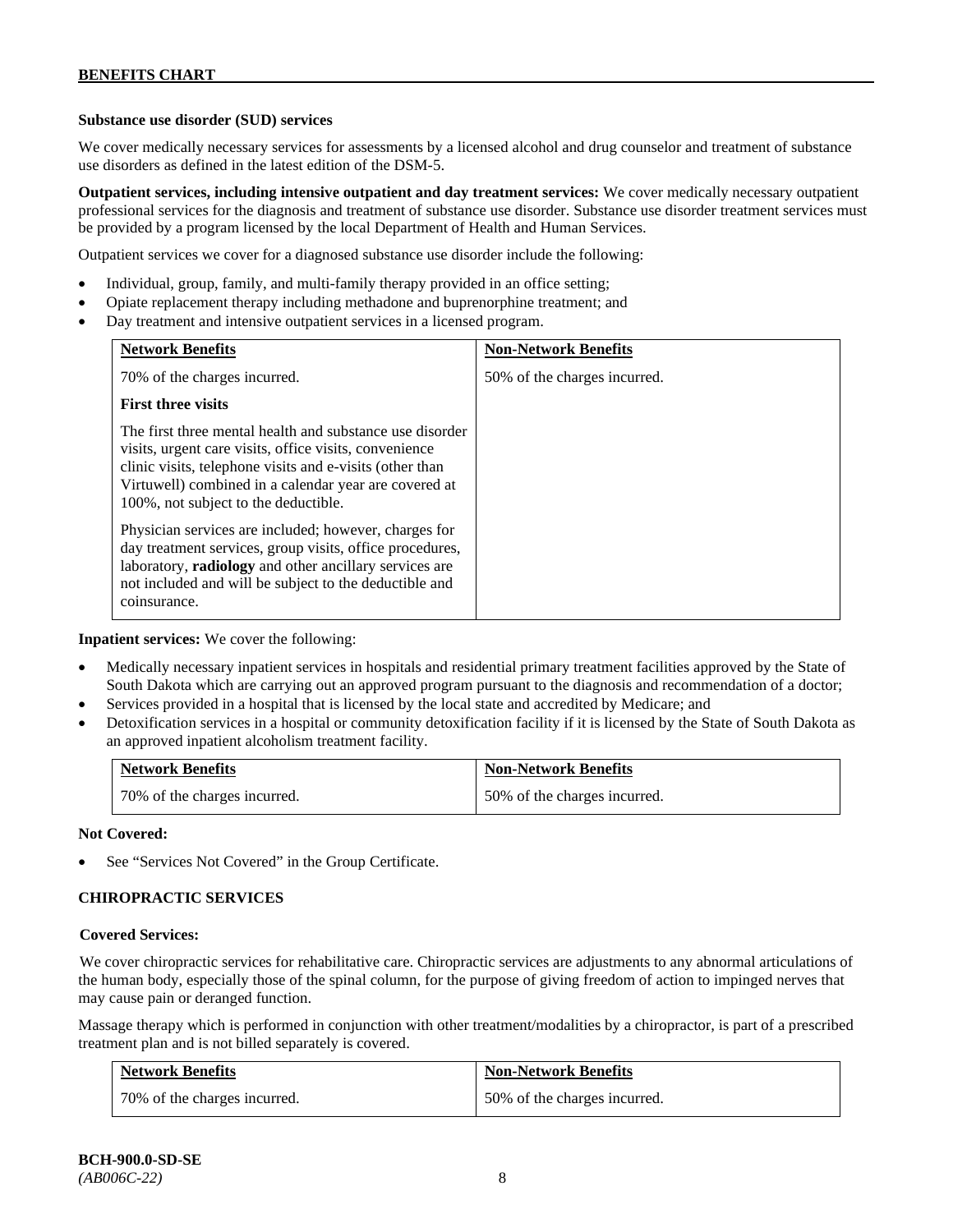### **Not Covered:**

- Massage therapy for the purpose of comfort or convenience of the Insured.
- See "Services Not Covered" in the Certificate.

#### **CLINICAL TRIALS**

#### **Covered Services:**

We cover certain routine services if you participate in a Phase I, Phase II, Phase III or Phase IV clinical trial that is conducted in relation to the prevention, detection, or treatment of cancer or other life-threatening disease or condition as defined in the Affordable Care Act. We cover routine patient costs for services that would be eligible under this Benefits Chart if the service were provided outside of a clinical trial.

| <b>Network Benefits</b>                              | <b>Non-Network Benefits</b>                          |
|------------------------------------------------------|------------------------------------------------------|
| Coverage level is same as corresponding Network      | Coverage level is same as corresponding Non-Network  |
| Benefits, depending on type of service provided such | Benefits, depending on type of service provided such |
| as Office Visits for Illness or Injury, Inpatient or | as Office Visits for Illness or Injury, Inpatient or |
| <b>Outpatient Hospital Services.</b>                 | Outpatient Hospital Services.                        |

#### **Not Covered:**

- The investigative item, device or service itself.
- Items or services that are provided solely to satisfy data collection and analysis needs and that are not used in the direct clinical management of the patient.
- A service that is clearly inconsistent with widely accepted and established standards of care for a particular diagnosis.
- See "Services Not Covered" in the Certificate.

### **DENTAL SERVICES**

#### **Covered Services:**

We cover services described below.

**Accidental dental services:** We cover dentally necessary services to treat and restore damage to teeth as a result of an accidental injury. Coverage is for damage caused by external trauma to face and mouth only, not for cracked or broken teeth which result from biting or chewing. We cover restorations, root canals, crowns and replacement of teeth lost that are directly related to the accident in which the Insured was involved. We cover initial exams, x-rays, and palliative treatment including extractions, and other oral surgical procedures directly related to the accident. Subsequent treatment must be initiated within the specified time-frame and must be directly related to the accident.

Full mouth rehabilitation to correct occlusion (bite) and malocclusion (misaligned teeth not due to the accident) are not covered.

When an implant-supported dental prosthetic treatment is pursued, the accidental dental benefit will be applied to the prosthetic procedure. Benefits are limited to the amount that would be paid toward the placement of a removable dental prosthetic appliance that could be used in the absence of implant treatment. Care must be provided or pre-authorized by a HealthPartners dentist.

| <b>Network Benefits</b>      | <b>Non-Network Benefits</b>  |
|------------------------------|------------------------------|
| 70% of the charges incurred. | 50% of the charges incurred. |

For all accidental dental services, treatment and/or restoration must be initiated within six months of the date of the injury. Coverage is limited to the initial course of treatment and/or initial restoration. Services must be provided within twentyfour months of the date of injury to be covered.

#### **Medical referral dental services**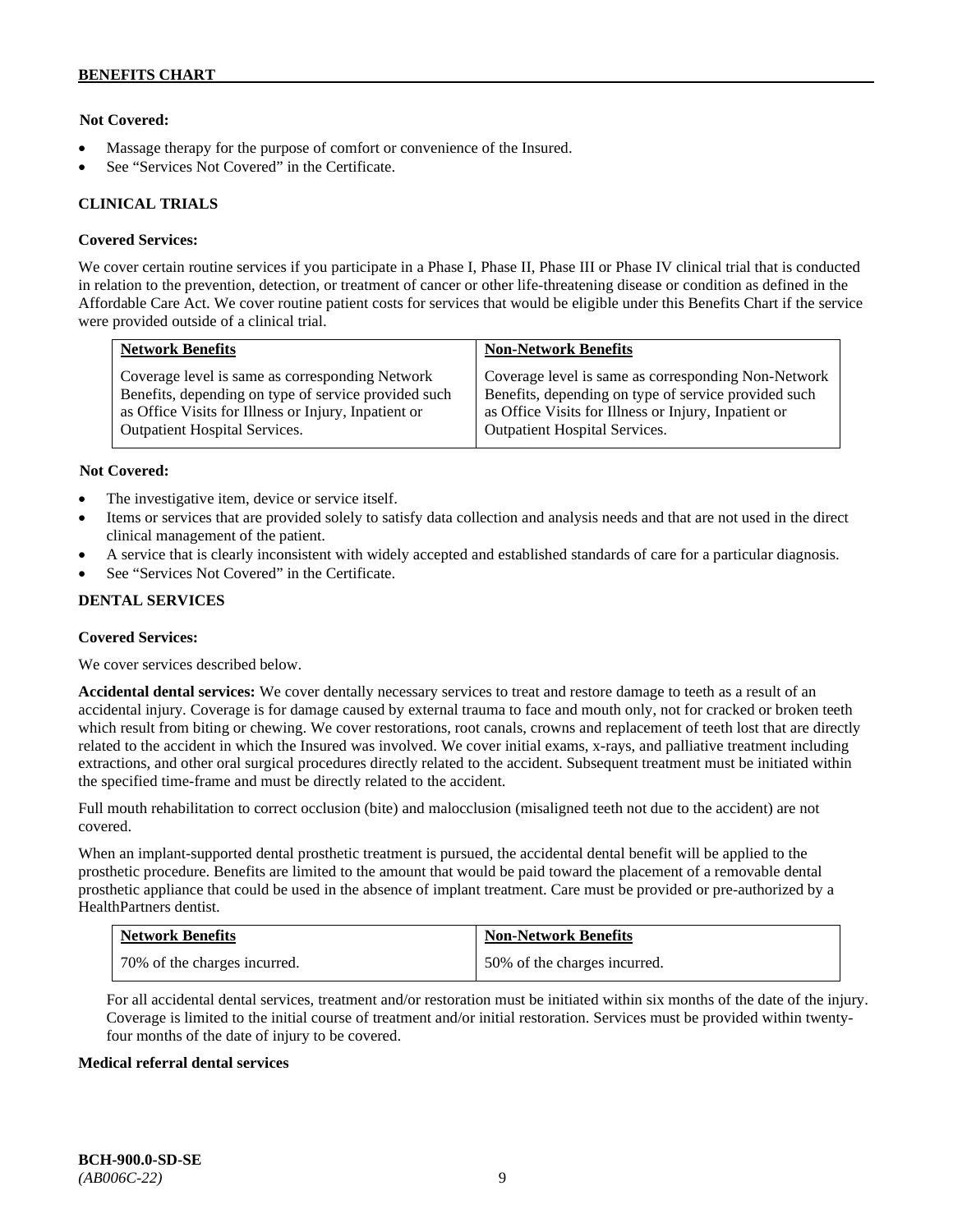**Medically necessary outpatient dental services:** We cover medically necessary outpatient dental services. Coverage is limited to dental services required for treatment of an underlying medical condition, e.g., removal of teeth to complete radiation treatment for cancer of the jaw, cysts and lesions.

| <b>Network Benefits</b>      | <b>Non-Network Benefits</b>  |
|------------------------------|------------------------------|
| 70% of the charges incurred. | 50% of the charges incurred. |

**Medically necessary hospitalization and anesthesia for dental care:** We cover medically necessary hospitalization and anesthesia for dental care. This is limited to charges incurred by an Insured who: (1) is a child under age 14, or (2) is severely disabled or otherwise suffers from a developmental disability as determined by a licensed physician which places that person under at serious risk. The requirement of a hospital setting must be due to an Insured's underlying medical condition. Coverage is limited to facility and anesthesia charges. Anesthesia is covered in a hospital or a dental office. Oral surgeon/dentist professional fees are not covered. Hospitalization required due to the behavior of the Insured or due to the extent of the dental procedure is not covered.

| <b>Network Benefits</b>      | <b>Non-Network Benefits</b> |
|------------------------------|-----------------------------|
| 70% of the charges incurred. | 50% of the charges incurred |

**Medical complications of dental care:** We cover medical complications of dental care. Treatment must be medically necessary care and related to medical complications of non-covered dental care, including complications of the head, neck, or substructures.

| <b>Network Benefits</b>      | <b>Non-Network Benefits</b>  |
|------------------------------|------------------------------|
| 70% of the charges incurred. | 50% of the charges incurred. |

**Oral surgery:** We cover oral surgery. Coverage is limited to treatment of medical conditions requiring oral surgery, such as treatment of oral neoplasm, non-dental cysts, fracture of the jaws, trauma of the mouth and jaws, and any other oral surgery procedures provided as medically necessary dental services.

| <b>Network Benefits</b>      | <b>Non-Network Benefits</b>  |
|------------------------------|------------------------------|
| 70% of the charges incurred. | 50% of the charges incurred. |

**Treatment of cleft lip and cleft palate of a dependent child:** We cover treatment of cleft lip and cleft palate of a dependent child, to the limiting age in the definition of an "Eligible Dependent", including orthodontic treatment and oral surgery directly related to the cleft. Benefits for individuals age 26 up to the limiting age for coverage of the dependent are limited to inpatient or outpatient expenses arising from medical and dental treatment that was scheduled or initiated prior to the dependent turning age 19. Dental services which are not required for the treatment of cleft lip or cleft palate are not covered. If a dependent child covered under the Certificate and Benefits Chart is also covered under a dental plan which includes orthodontic services, that dental plan shall be considered primary for the necessary orthodontic services. Oral appliances are subject to the same copayment, conditions and limitations as durable medical equipment.

| <b>Network Benefits</b>      | <b>Non-Network Benefits</b>  |
|------------------------------|------------------------------|
| 70% of the charges incurred. | 50% of the charges incurred. |

**Treatment of temporomandibular disorder (TMD) and craniomandibular disorder (CMD):** We cover surgical and nonsurgical treatment of temporomandibular disorder (TMD) and craniomandibular disorder (CMD), which is medically necessary care. Dental services which are not required to directly treat TMD or CMD are not covered.

| <b>Network Benefits</b>      | <b>Non-Network Benefits</b>  |
|------------------------------|------------------------------|
| 70% of the charges incurred. | 50% of the charges incurred. |

### **Not Covered:**

- Dental treatment, procedures or services not listed in this Benefits Chart.
- Accident related dental services if treatment is: (1) initiated beyond six months from the date of the injury; (2) received beyond the initial treatment or restoration; or (3) received beyond twenty-four months from the date of injury.
- Oral surgery to remove wisdom teeth, except as stated in the Pediatric Dental amendment.

# **BCH-900.0-SD-SE**

*(AB006C-22)* 10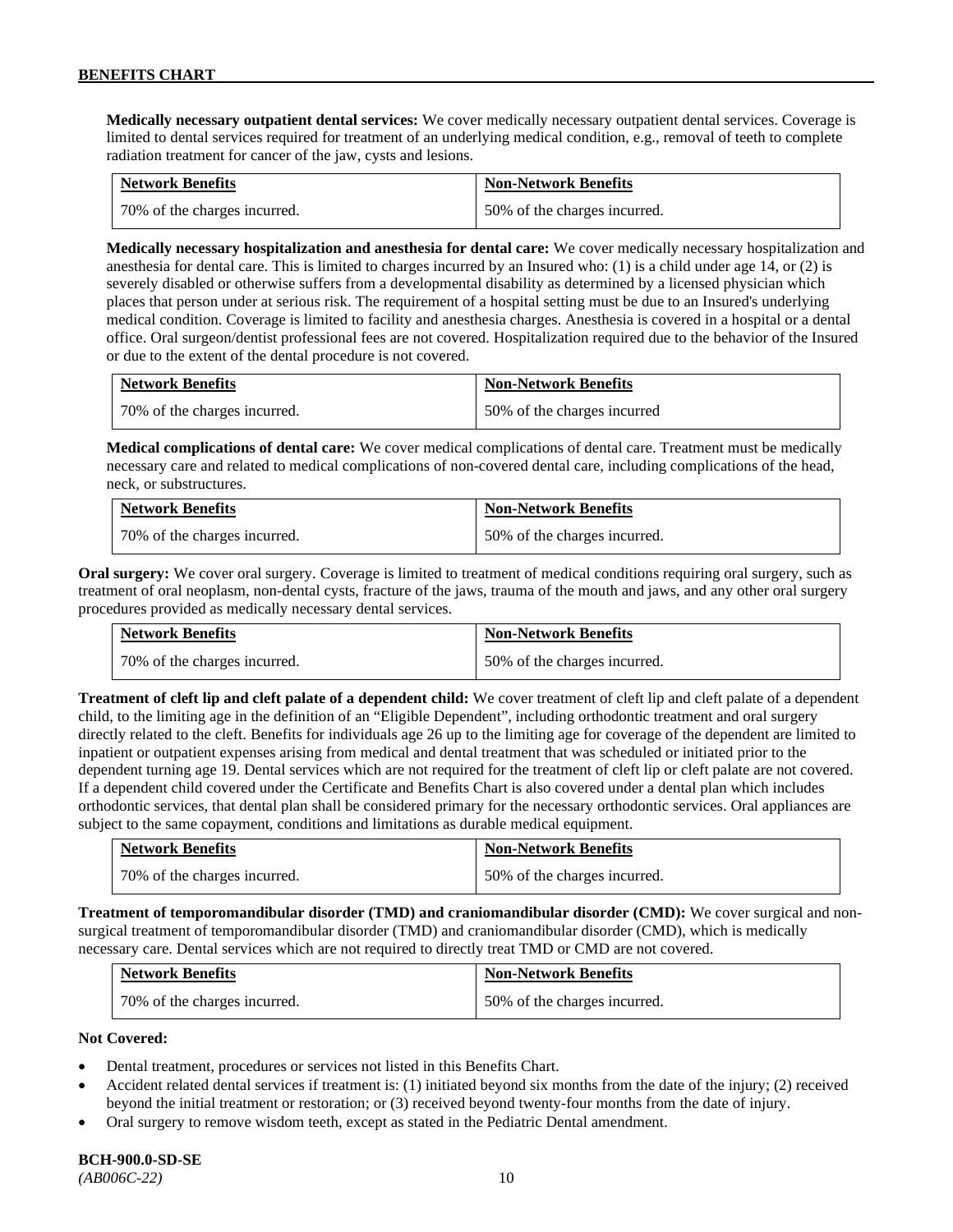- Orthognathic treatment or procedures and all related services.
- See "Services Not Covered" in the Certificate.

#### **DIABETES AND HYPERTENSION DISEASE MANAGEMENT PROGRAM**

#### **Covered Services:**

- If you meet criteria for coverage, you may qualify for the Diabetes and/or Hypertension Disease Management Program.
- The program covers group health coaching which focuses on weight loss, exercise, behavior modification and health education through Omada Health.

| <b>Network Benefits</b>                                     | <b>Non-Network Benefits</b> |
|-------------------------------------------------------------|-----------------------------|
| 100% of the charges incurred.<br>Deductible does not apply. | Not applicable.             |

#### **Not Covered:**

See "Services Not Covered" in the Certificate.

# **DIABETIC EQUIPMENT AND SUPPLIES**

#### **Covered Services:**

We cover physician prescribed medically appropriate and necessary drugs and supplies used in the management and treatment of diabetes for insureds with gestational, Type I or Type II diabetes including durable diabetic equipment, measurement and administration aids, and disposable supplies, as described below. Certain items are only covered if your condition meets our coverage criteria and obtained through an authorized vendor. For more information on what we cover and any prior authorization requirements, call Member Services or log on to your "myHealthPartners" account at [healthpartners.com.](http://www.healthpartners.com/)

Insulin and medications for diabetes, including prescribed oral agents for controlling blood sugars and glucagon kits are covered as outpatient drugs under the "Prescription Drug Services" section.

**Pumps and pump supplies.** These include diabetic insulin pumps, diabetic infusion pumps and infusion pump supplies such as infusion sets, tubing, connectors and syringe reservoirs.

Covered insulin pumps that are not available from a DME vendor and only available through a retail pharmacy will be covered as described below. All other insulin pumps, infusion pumps and supplies must be obtained through an authorized durable medical equipment provider and cannot be obtained at a pharmacy.

| <b>Network Benefits</b>                                                                     | <b>Non-Network Benefits</b>  |
|---------------------------------------------------------------------------------------------|------------------------------|
| Pumps received at a pharmacy:<br>70% of the charges incurred.<br>Deductible does not apply. | 50% of the charges incurred. |
| Pumps received from a non-pharmacy approved<br>vendor:<br>70% of the charges incurred.      |                              |

### **All other durable equipment and diabetic supplies**

Durable Diabetic Equipment and Supplies. These include continuous glucose monitoring system (CGMS), transmitter, sensors and receivers, diabetic blood glucose monitors and control/calibrating solutions (for checking accuracy or testing equipment and test strips).

Disposable Diabetic Supplies. These are one-time use supplies, including syringes, lancets, lancet devices, blood and urine ketone test strips, and needles.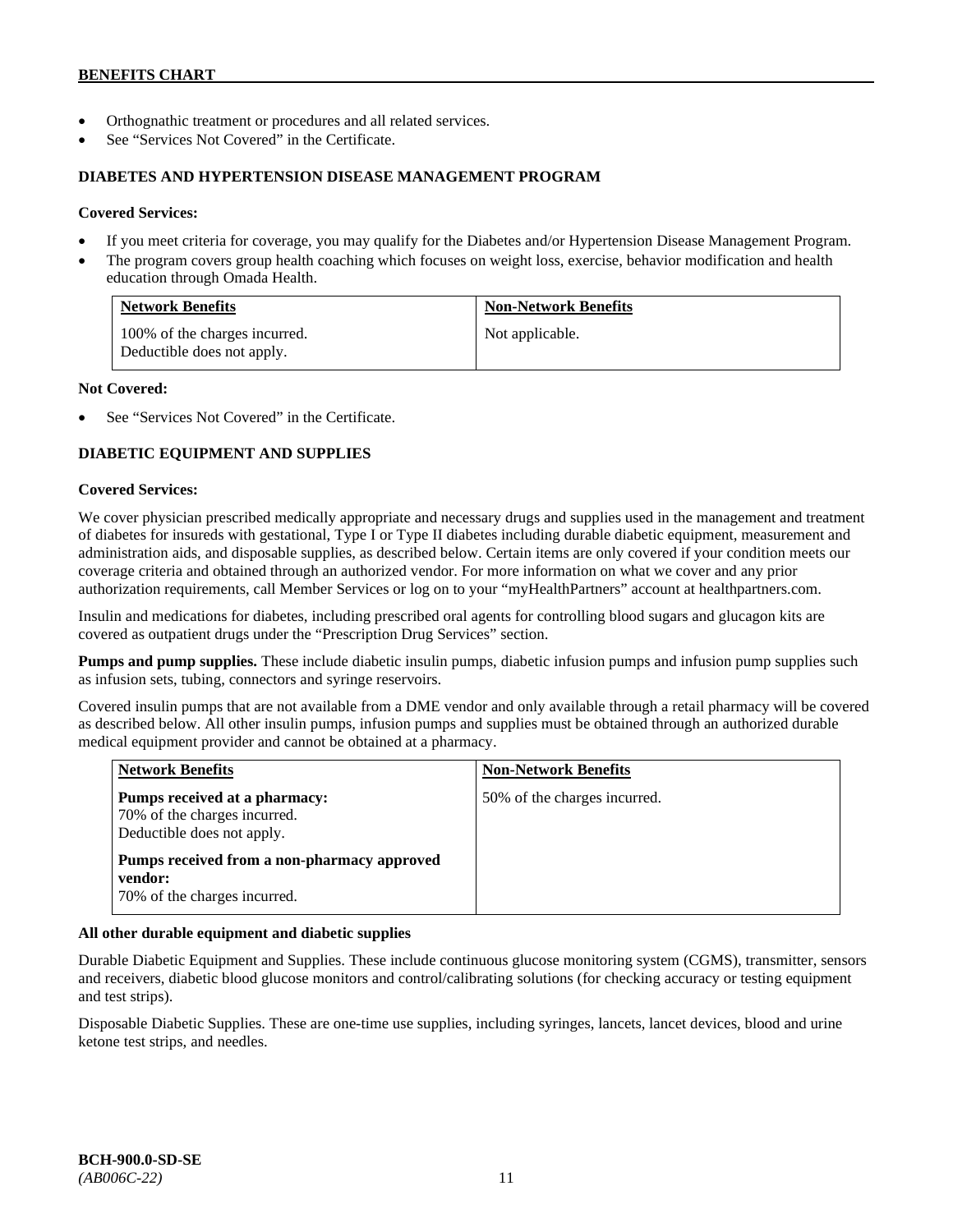Certain diabetic supplies and equipment must be purchased at a pharmacy.

| <b>Network Benefits</b>                                                                                              | <b>Non-Network Benefits</b>  |
|----------------------------------------------------------------------------------------------------------------------|------------------------------|
| If received through a pharmacy:<br>70% of the charges incurred.<br>Deductible does not apply.                        | 50% of the charges incurred. |
| If received through a non-pharmacy provider:<br>70% of the charges incurred if purchased from an<br>approved vendor. |                              |

### **Limitations:**

- No more than a 93-day supply of diabetic supplies is covered and dispensed at a time.
- We require that certain diabetic supplies and equipment be purchased at a pharmacy.
- Diabetic supplies and equipment are limited to certain models and brands.
- Durable medical equipment and supplies must be obtained from or repaired by approved vendors.
- Covered services and supplies are based on established medical policies which are subject to periodic review and modification by the medical directors. Our coverage policy for diabetic supplies includes information on our required models and brands. These medical policies (medical coverage criteria) are available by calling Member Services, or logging on to your "myHealthPartners" account at [healthpartners.com.](http://www.healthpartners.com/)

### **Not Covered:**

- Replacement or repair of any covered items, if the items are (i) damaged or destroyed by misuse, abuse or carelessness, (ii) lost; or (iii) stolen.
- Duplicate or similar items.
- Labor and related charges for repair of any covered items which are more than the cost of replacement by an approved vendor.
- Batteries for monitors and equipment.
- Sales tax, mailing, delivery charges, service call charges.
- See "Services Not Covered" in the Certificate.

### **DIAGNOSTIC IMAGING SERVICES**

#### **Covered Services:**

We cover diagnostic imaging, when ordered by a provider and provided in a clinic or outpatient hospital facility.

We cover services provided in a clinic or outpatient hospital facility. To see the benefit level for inpatient hospital or skilled nursing facility services, see benefits under Inpatient Hospital and Skilled Nursing Facility Services.

#### **Outpatient magnetic resonance imaging (MRI) and computed tomography (CT)**

| <b>Network Benefits</b>      | <b>Non-Network Benefits</b>  |
|------------------------------|------------------------------|
| 70% of the charges incurred. | 50% of the charges incurred. |

#### **All other outpatient diagnostic imaging services**

| <b>Network Benefits</b>      | <b>Non-Network Benefits</b>  |
|------------------------------|------------------------------|
| 70% of the charges incurred. | 50% of the charges incurred. |

#### **Preventive services (MRI/CT procedures are not considered preventive)**

Diagnostic imaging services associated with preventive services are covered at the benefit level shown in the "Preventive Services" section of this Benefits Chart.

### **Not Covered:**

See "Services Not Covered" in the Certificate.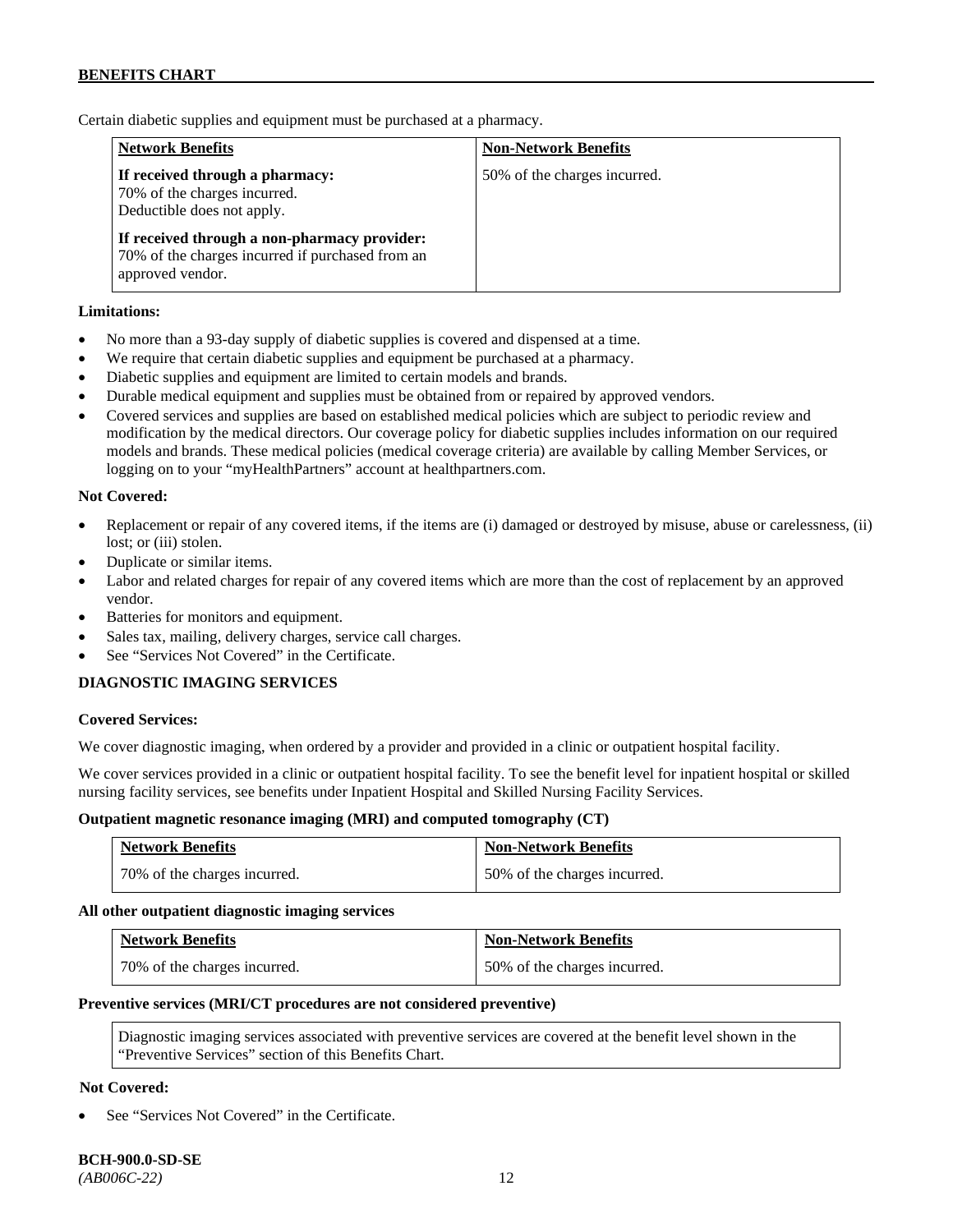# **DURABLE MEDICAL EQUIPMENT, PROSTHETICS, ORTHOTICS AND SUPPLIES**

#### **Covered Services:**

We cover equipment, supplies and services, as described below. Certain items are only covered if your condition meets our coverage criteria. For more information on what we cover and any prior authorization requirements, call Member Services or log on to your "*my*HealthPartners" account at [healthpartners.com.](http://healthpartners.com/)

- Durable medical equipment, such as wheelchairs, ventilators, oxygen, oxygen equipment, continuous positive airway pressure (CPAP) devices, hospital beds, and related services.
- Prosthetics, including breast prostheses, artificial limbs and artificial eyes, and related supplies.
- Orthotics.
- Medical supplies, including splints, surgical stockings, casts and dressings.
- Enteral feedings.
- Special dietary treatment for Phenylketonuria (PKU) and oral amino acid based elemental formula if it meets our medical coverage criteria.

Diabetic equipment and supplies are covered under the "Diabetic Equipment and Supplies" section.

#### **Special dietary treatment for phenylketonuria (PKU) if it meets our medical coverage criteria**

We cover testing, diagnosis and treatment of phenylketonuria including dietary management, formulas, case management, intake and screening, assessment, comprehensive care planning and service referral.

| <b>Network Benefits</b>                                    | <b>Non-Network Benefits</b>  |
|------------------------------------------------------------|------------------------------|
| 70% of the charges incurred.<br>Deductible does not apply. | 50% of the charges incurred. |

#### **Oral amino acid based elemental formula if it meets our medical coverage criteria**

| <b>Network Benefits</b>      | <b>Non-Network Benefits</b>  |
|------------------------------|------------------------------|
| 70% of the charges incurred. | 50% of the charges incurred. |

#### **All other durable medical equipment, prosthetics, orthotics and supplies**

| <b>Network Benefits</b>      | <b>Non-Network Benefits</b>  |
|------------------------------|------------------------------|
| 70% of the charges incurred. | 50% of the charges incurred. |

#### **Limitations:**

Coverage of durable medical equipment is limited by the following.

Payment will not exceed the cost of an alternate piece of equipment or service that is effective and medically necessary.

- For prosthetic benefits, other than oral appliances for cleft lip and cleft palate, payment will not exceed the cost of an alternate piece of equipment or service that is effective, medically necessary and enables Insureds to conduct standard activities of daily living.
- We reserve the right to determine if an item will be approved for rental vs. purchase.
- Durable medical equipment and supplies must be obtained from or repaired by approved vendors.
- Covered services and supplies are based on established medical policies which are subject to periodic review and modification by the medical or dental directors. Our coverage policy for diabetic supplies includes information on our required models and brands. These medical policies (medical coverage criteria) are available by calling Member Services, or logging on to your "*my*HealthPartners" account at [healthpartners.com.](http://www.healthpartners.com/)

### **Not Covered:**

Items which are not eligible for coverage include, but are not limited to:

- Replacement or repair of any covered items, if the items are (i) damaged or destroyed by misuse, abuse or carelessness, (ii) lost; or (iii) stolen.
- Duplicate or similar items.

**BCH-900.0-SD-SE** 

*(AB006C-22)* 13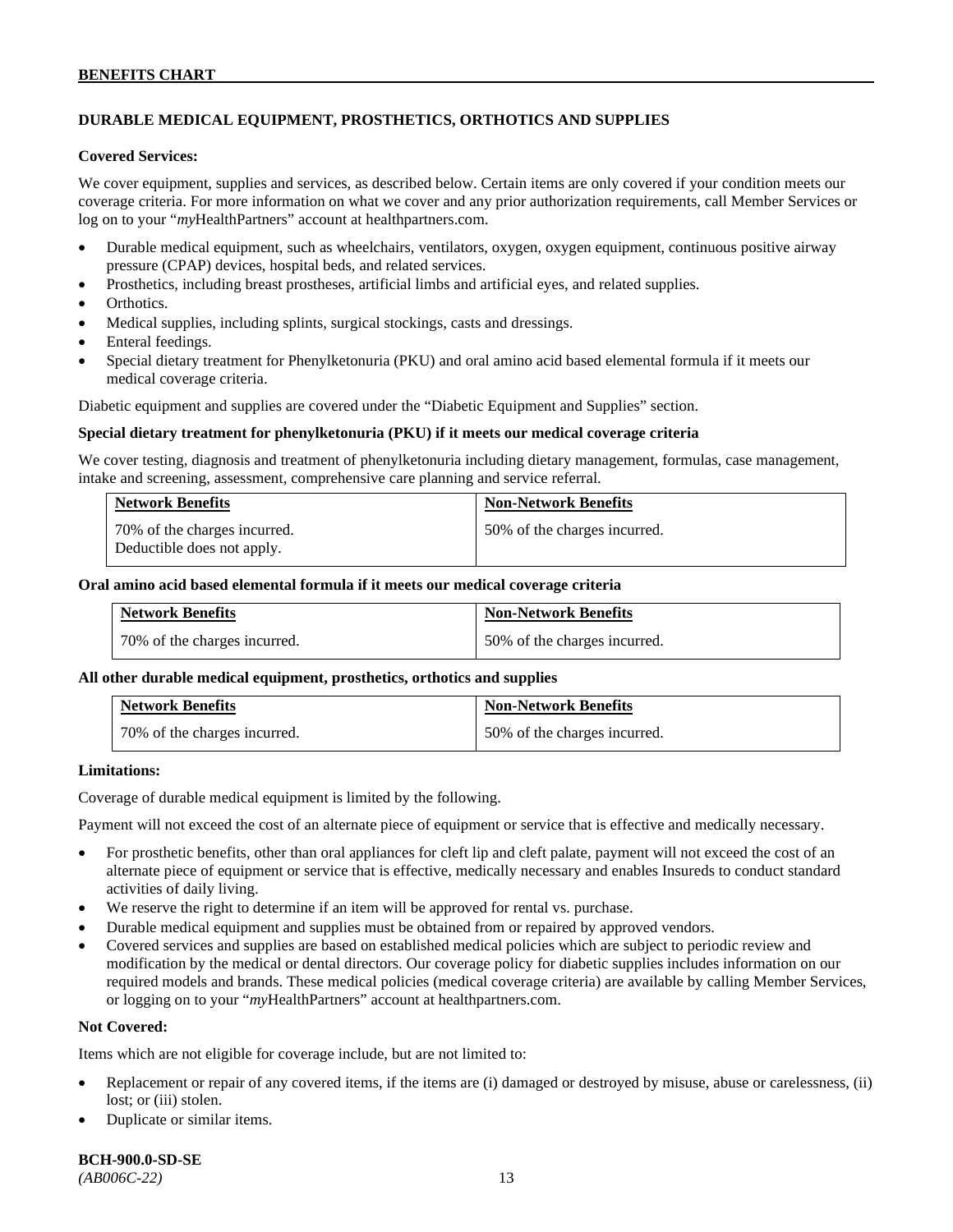- Labor and related charges for repair of any covered items which are more than the cost of replacement by an approved vendor.
- Sales tax, mailing, delivery charges, service call charges.
- Items which are primarily educational in nature or for hygiene, vocation, comfort, convenience or recreation.
- Communication aids or devices: equipment to create, replace or augment communication abilities including, but not limited to, speech processors, receivers, communication boards, or computer or electronic assisted communication.
- Hearing aids (implantable and external, including osseointegrated or bone anchored) and their fitting. This exclusion does not apply to cochlear implants.
- Eyeglasses, contact lenses and their fitting, measurement and adjustment, except as specifically described in this Benefits Chart.
- Hair prostheses (wigs).
- Household equipment which primarily has customary uses other than medical, such as, but not limited to, exercise cycles, air purifiers, central or unit air conditioners, water purifiers, non-allergenic pillows, mattresses or waterbeds.
- Household fixtures including, but not limited to, escalators or elevators, ramps, swimming pools and saunas.
- Modifications to the structure of the home including, but not limited to, its wiring, plumbing or charges for installation of equipment.
- Vehicle, car or van modifications including, but not limited to, hand brakes, hydraulic lifts and car carrier.
- Rental equipment while owned equipment is being repaired by non-contracted vendors, beyond one month rental of medically necessary equipment.
- Other equipment and supplies, including, but not limited to, assistive devices, that we determine are not eligible for coverage.
- See "Services Not Covered" in the Certificate.

# **EMERGENCY AND URGENTLY NEEDED CARE SERVICES**

### **Covered Services:**

We cover services for emergency care and urgently needed care if the services are otherwise eligible for coverage under this Benefits Chart.

**Urgently needed care.** These are services to treat an unforeseen illness or injury:

- that are required in order to prevent a serious deterioration in your health; and
- that cannot be delayed until the next available clinic or office hours.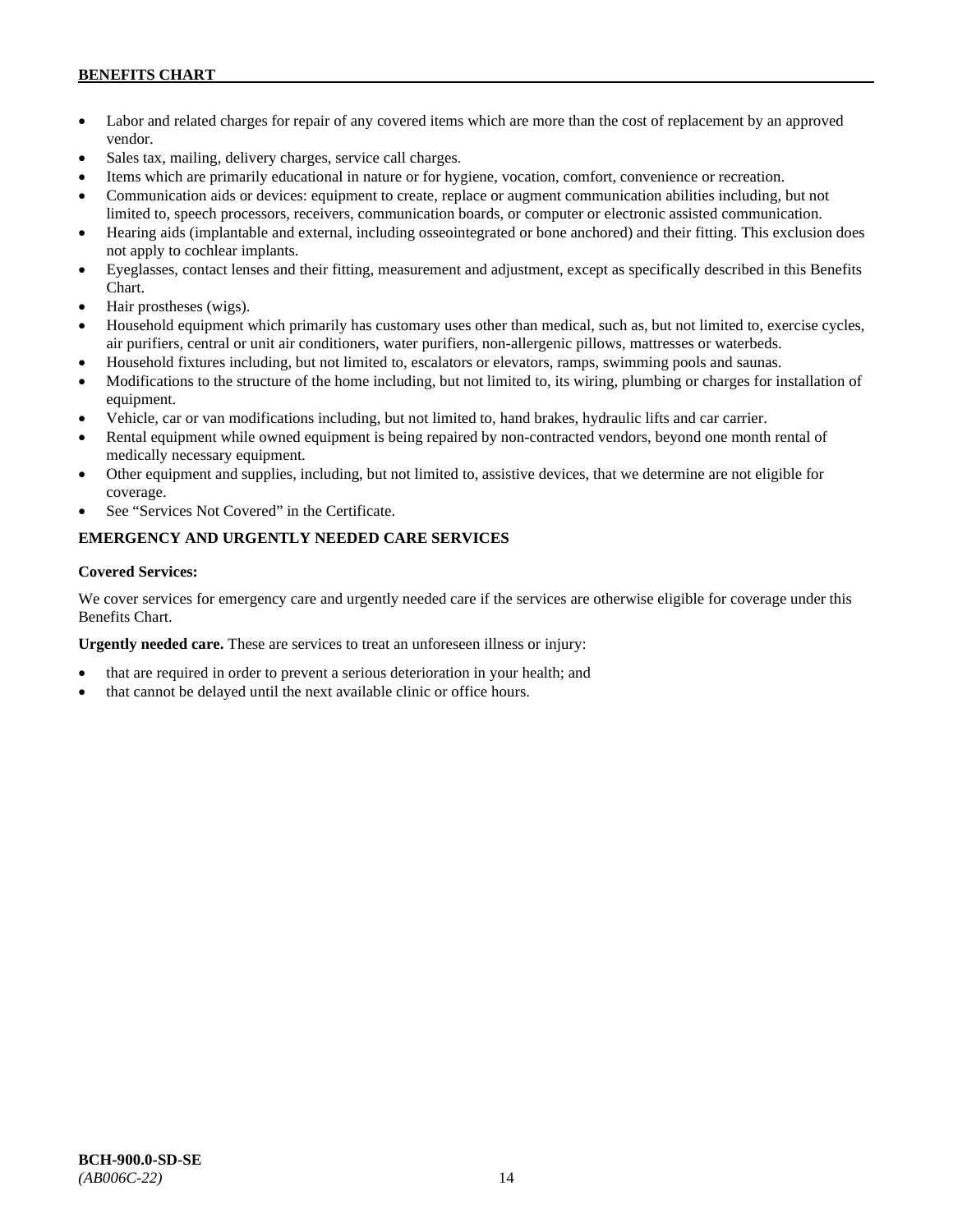### **Urgently needed care at clinics**

| <b>Network Benefits</b>                                                                                                                                                                                                                                                                                   | <b>Non-Network Benefits</b> |
|-----------------------------------------------------------------------------------------------------------------------------------------------------------------------------------------------------------------------------------------------------------------------------------------------------------|-----------------------------|
| 70% of the charges incurred.                                                                                                                                                                                                                                                                              | See Network Benefits.       |
| <b>First three visits</b>                                                                                                                                                                                                                                                                                 |                             |
| The first three mental health and substance use disorder<br>visits, urgent care visits, office visits, convenience<br>clinic visits, telephone visits and E-visits (other than<br>Virtuwell) combined in a calendaryear are covered at<br>100% of the charges incurred, not subject to the<br>deductible. |                             |
| Physician services are included; however, charges for<br>day treatment services, group visits, office procedures,<br>laboratory, radiology and other ancillary services are<br>not included and will be subject to the deductible and<br>coinsurance.                                                     |                             |

**Emergency care.** These are services to treat:

- the sudden, unexpected onset of illness or injury which, if left untreated or unattended until the next available clinic or office hours, would result in hospitalization; or
- a condition requiring professional health services immediately necessary to preserve life or stabilize health.

Emergency care includes emergency services as defined in Division BB, Title I, Section 102 of the Consolidated Appropriations Act of 2021.

Emergency care also includes an immediate response service available on a 24-hour, seven-day-a-week basis for each child, or person, having a psychiatric crisis, a mental health crisis, or a mental health emergency.

When reviewing claims for coverage of emergency services, our medical director will take into consideration: (1) a reasonable layperson's belief that the circumstances required immediate medical care that could not wait until the next working day or next available clinic appointment; (2) the time of day and day of the week the care was provided; and (3) the presenting symptoms including, but not limited to, severe pain, to ensure that the decision to reimburse the emergency care is not made solely on the basis of the actual diagnosis.

### **Emergency care in a hospital emergency room, including professional services of a physician**

| <b>Network Benefits</b>      | <b>Non-Network Benefits</b> |
|------------------------------|-----------------------------|
| 70% of the charges incurred. | See Network Benefits.       |

### **Inpatient emergency care in a hospital:**

| <b>Network Benefits</b>      | <b>Non-Network Benefits</b> |
|------------------------------|-----------------------------|
| 70% of the charges incurred. | See Network Benefits.       |

### **Not Covered:**

See "Services Not Covered" in the Certificate.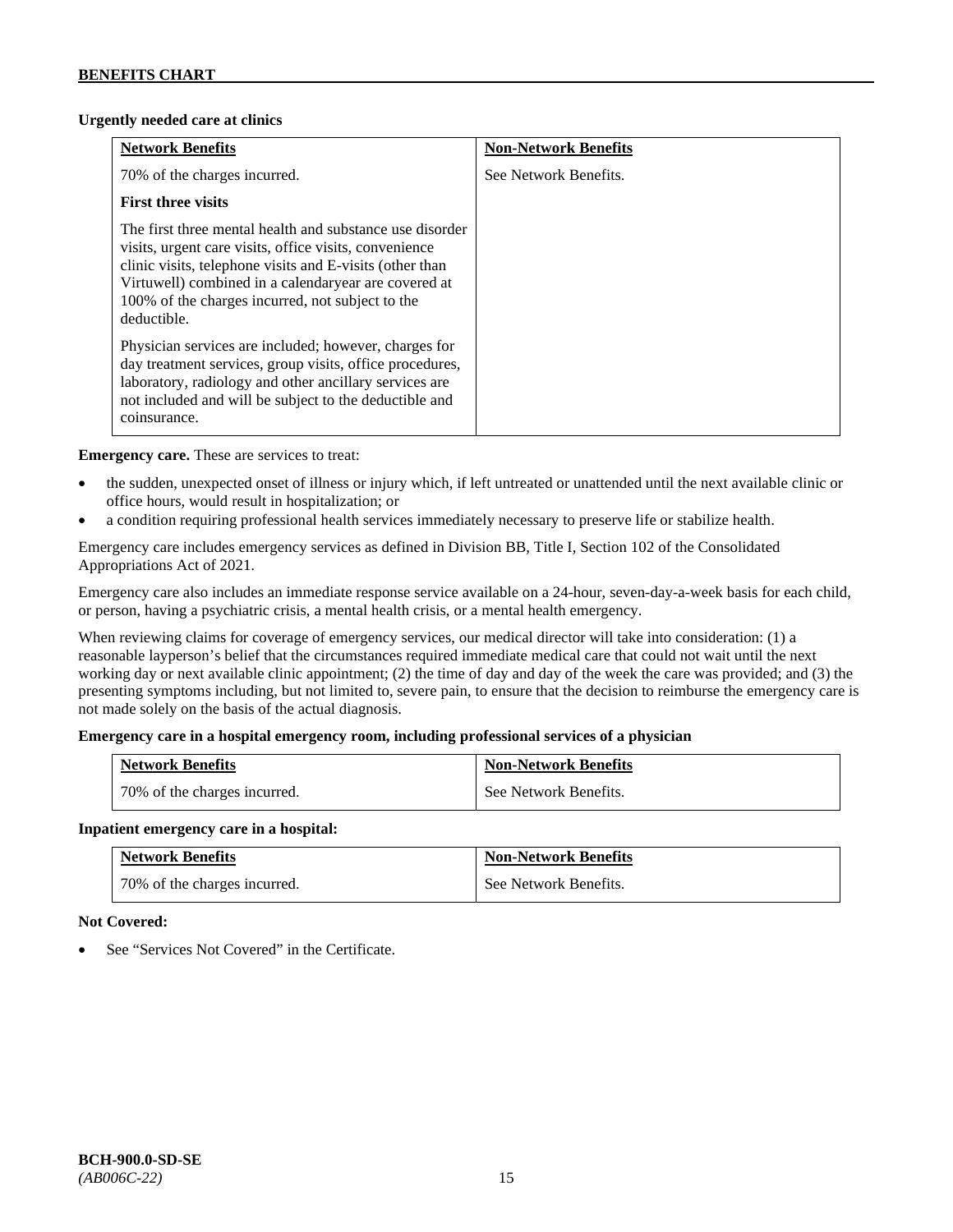## **GENE THERAPY**

#### **Covered Services:**

We cover gene therapy treatment that meets our current medical coverage criteria.

| <b>Network Benefits</b>                                                                                                                                                                                  | <b>Non-Network Benefits</b> |
|----------------------------------------------------------------------------------------------------------------------------------------------------------------------------------------------------------|-----------------------------|
| Coverage level is same as corresponding Network<br>Benefits, depending on type of service provided, such<br>as Office Visits for Illness or Injury, Inpatient or<br><b>Outpatient Hospital Services.</b> | No coverage.                |

#### **Limitations:**

- Gene therapy must be provided by a designated provider.
- Specific types of gene therapy are limited to therapies and conditions specified in our medical coverage criteria.

#### **Not Covered:**

See "Services Not Covered" in the Certificate.

### **HEALTH EDUCATION**

#### **Covered Services:**

We cover education for preventive services and education for the management of chronic health problems, such as diabetes. Coverage includes medical nutrition therapy that is provided by a certified, registered, or licensed health care professional.

We cover diabetic self-management training and education if:

- the service is provided by a physician, nurse, dietitian, pharmacist, or other licensed health care provider who satisfies the current academic eligibility requirements of the National Certification Board for Diabetic Educators and has completed a course in diabetes education and training or has been certified as a diabetes educator; and
- the training and education is based upon a diabetes program recognized by the American Diabetes Association or a diabetes program with a curriculum approved by the American Diabetes Association or the South Dakota Department of Health.

Coverage of diabetes self-management training is limited to Insureds:

- o who are newly diagnosed with diabetes or have received no prior diabetes education;
- o who require a change in current therapy;<br>o who have a co-morbid condition such heal
- who have a co-morbid condition such heart disease or renal failure; or
- o whose diabetes condition is unstable.

See "Diabetic Equipment and Supplies" to see what diabetic equipment and supplies we cover.

| <b>Network Benefits</b>                                     | <b>Non-Network Benefits</b>  |
|-------------------------------------------------------------|------------------------------|
| 100% of the charges incurred.<br>Deductible does not apply. | 50% of the charges incurred. |

#### **Not Covered:**

See "Services Not Covered" in the Certificate.

# **HOME HEALTH SERVICES**

### **Covered Services:**

We cover the following services:

- skilled nursing treatment in the home intended to provide a safe transition from other levels of care;
- physical therapy, occupational therapy, speech therapy, respiratory therapy and other therapeutic services;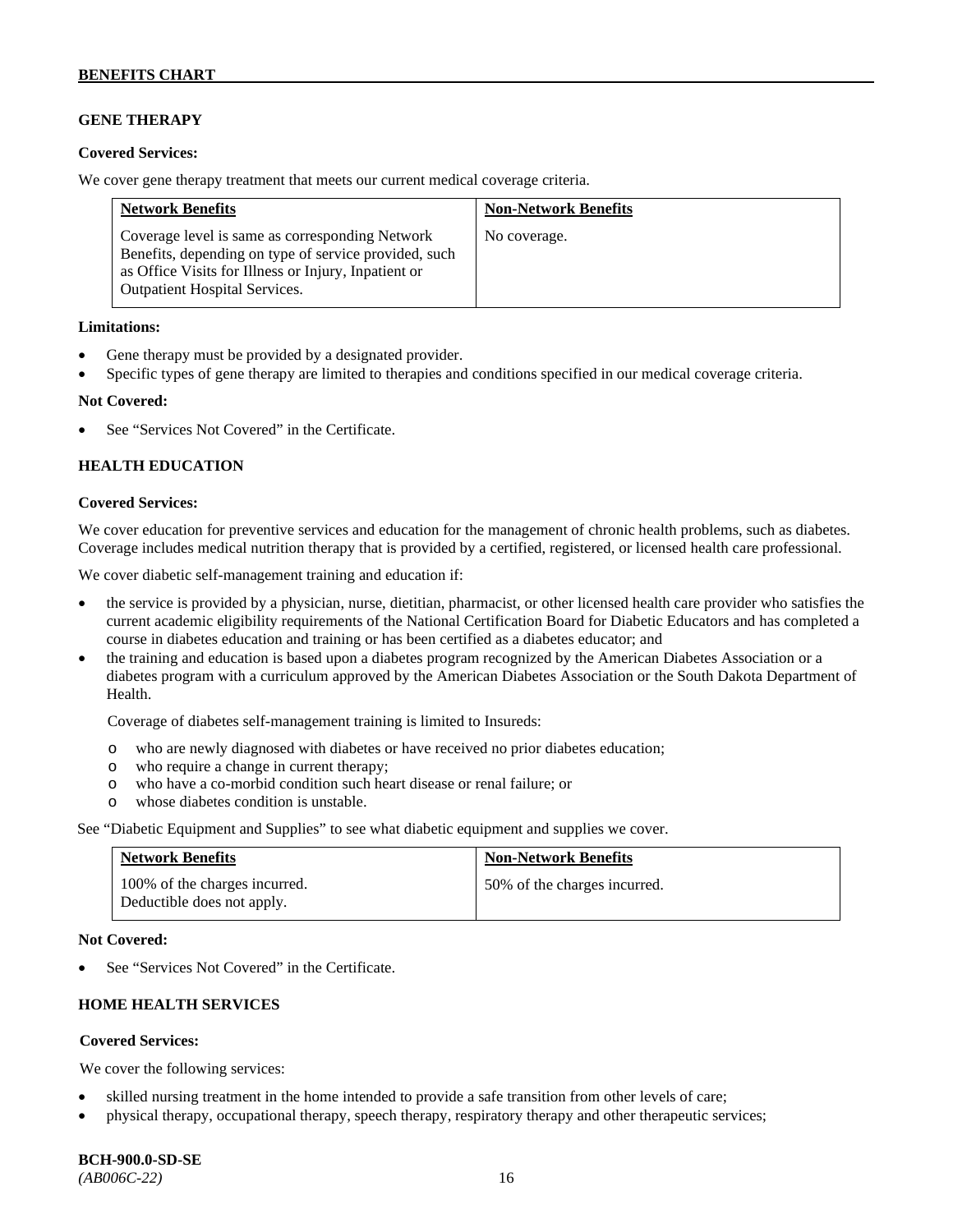- non-routine prenatal and postnatal services;
- routine postnatal well child visits, as described in the Coverage Criteria;
- phototherapy services for newborns. For phototherapy services for newborns and high risk prenatal services, supplies and equipment are included;
- home health aide services and other eligible home health services when provided in your home, if you are homebound (i.e., unable to leave home without considerable effort due to a medical condition. Lack of transportation does not constitute homebound status);
- total parenteral nutrition/intravenous ("TPN/IV") therapy, equipment, supplies and drugs in connection with IV therapy. IV line care kits are covered under Durable Medical Equipment. You do not need to be homebound to receive total parenteral nutrition/intravenous ("TPN/IV") therapy;
- palliative care benefits. Palliative care includes symptom management, education and establishing goals of care. We waive the requirement that you be homebound for a limited number of home visits for palliative care (as shown in this Benefits Chart), if you have a life-threatening, non-curable condition which has a prognosis of survival of two years or less. Additional palliative care visits are eligible under the home health services benefit if you are homebound and meet all other requirements defined in this section.

Home health services are eligible and covered only when they are:

- medically necessary; and
- provided as rehabilitative care, terminal care or maternity care; and
- ordered by a physician, and included in the written home care plan.

#### **Physical therapy, occupational therapy, speech therapy, respiratory therapy, home health aide services and palliative care**

| <b>Network Benefits</b>      | <b>Non-Network Benefits</b>  |
|------------------------------|------------------------------|
| 70% of the charges incurred. | 50% of the charges incurred. |

## **TPN/IV therapy, skilled nursing services, non-routine prenatal/postnatal services and phototherapy**

| <b>Network Benefits</b>        | <b>Non-Network Benefits</b>  |
|--------------------------------|------------------------------|
| 1 70% of the charges incurred. | 50% of the charges incurred. |

Each 24-hour visit (or shifts of up to 24-hour visits) equals one visit and counts toward the Maximum visits for all other services shown below. Any visit that lasts less than 24 hours, regardless of the length of the visit, will count as one visit toward the Maximum visits for all other services shown below. All visits must be medically necessary and benefit eligible.

### **Routine postnatal well child visit**

| <b>Network Benefits</b>                                     | <b>Non-Network Benefits</b>  |
|-------------------------------------------------------------|------------------------------|
| 100% of the charges incurred.<br>Deductible does not apply. | 50% of the charges incurred. |

#### **Maximum visits for palliative care**

If you are eligible to receive palliative care in the home and you are not homebound, there is a maximum of 12 visits per calendar year.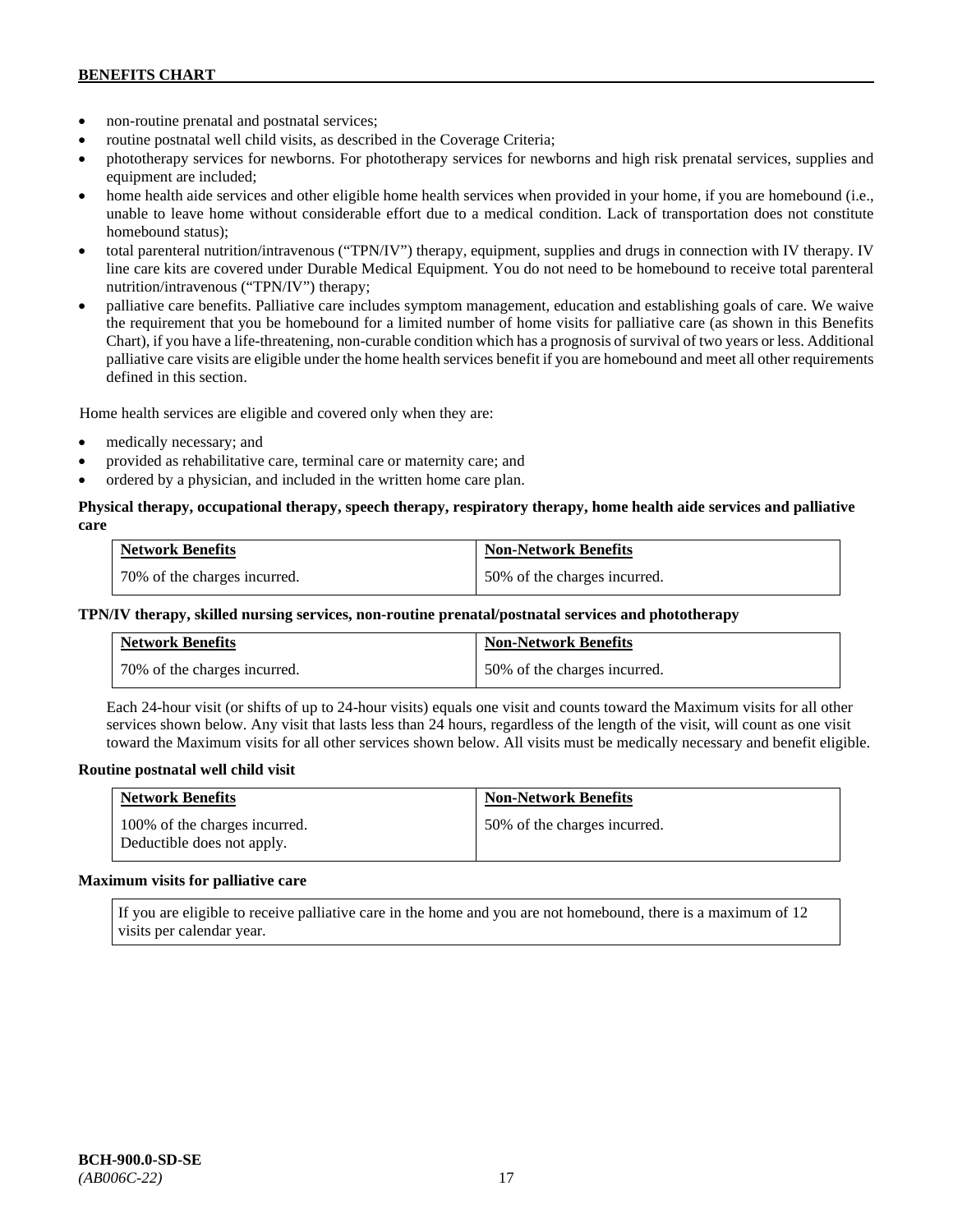### **Maximum visits for all other services**

| <b>Network Benefits</b>       | <b>Non-Network Benefits</b> |
|-------------------------------|-----------------------------|
| 120 visits per calendar year. | 60 visits per calendar year |

Each visit provided under the Network Benefits and Non-Network Benefits counts toward the maximums shown under both Maximum visits sections. The routine postnatal well child visit does not count toward the visit limit.

## **Limitations:**

- Home health services are not provided as a substitute for a primary caregiver in the home or as relief (respite) for a primary caregiver in the home. We will not reimburse family members or residents in your home for the above services.
- A service shall not be considered a skilled nursing service merely because it is performed by, or under the direct supervision of, a licensed nurse. Where a service (such as tracheotomy suctioning or ventilator monitoring) or like services, can be safely and effectively performed by a non-medical person (or self-administered), without the direct supervision of a licensed nurse, the service shall not be regarded as a skilled nursing service, whether or not a skilled nurse actually provides the service. The unavailability of a competent person to provide a non-skilled service shall not make it a skilled service when a skilled nurse provides it. Only the skilled nursing component of so-called "blended" services (i.e. services which include skilled and non-skilled components) are covered under this Benefits Chart.

### **Not Covered:**

- Financial or legal counseling services.
- Housekeeping or meal services in your home.
- Services provided by a family member or enrollee, or a resident in the enrollee's home.
- Vocational rehabilitation and recreational or educational therapy. Recreation therapy is therapy provided solely for the purpose of recreation, including, but not limited to: (a) requests for physical therapy or occupational therapy to improve athletic ability, and (b) braces or guards to prevent sports injuries.
- See "Services Not Covered" in the Certificate.

## **HOSPICE SERVICES**

### **Applicable Definitions:**

**Part-time.** This is up to two hours of service per day, more than two hours is considered continuous care.

**Continuous Care.** This is from two to twelve hours of service per day provided by a registered nurse, licensed practical nurse, or home health aide, during a period of crisis in order to maintain a terminally ill patient at home.

**Appropriate Facility.** This is a nursing home, hospice residence, or other inpatient facility.

**Custodial Care Related to Hospice Services.** This means providing assistance in the activities of daily living and the care needed by a terminally ill patient which can be provided by primary caregiver (i.e., family member or friend) who is responsible for the patient's home care.

### **Covered Services:**

**Hospice Program.** We cover the services described below if you are terminally ill and accepted as a hospice program participant. You must meet the eligibility requirements of the program, and elect to receive services through the hospice program. If you elect to receive hospice services, you do so in lieu of curative treatment for your terminal illness for the period you are enrolled in the hospice program.

**Eligibility:** In order to be eligible to be enrolled in the hospice program, you must: (1) be a terminally ill patient (prognosis of six months or less); (2) have chosen a palliative treatment focus (i.e., emphasizing comfort and supportive services rather than treatment attempting to cure the disease or condition); and (3) continue to meet the terminally ill prognosis as reviewed by our medical director or his or her designee over the course of care. You may withdraw from the hospice program at any time.

**Eligible Services:** Hospice services include the following services provided in accordance with an approved hospice treatment plan.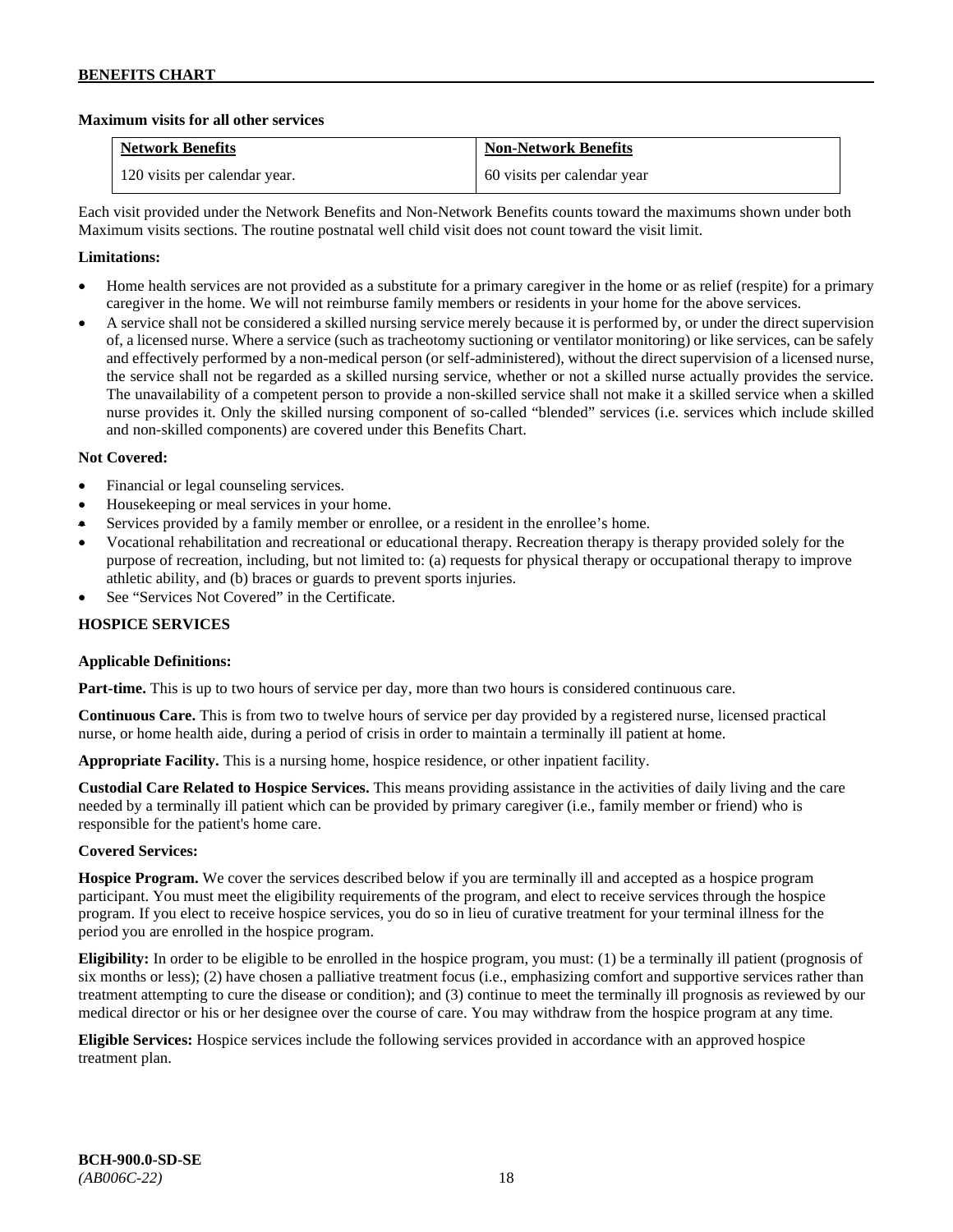- Inpatient Services: We cover inpatient services in a hospital facility.
- Home Health Services:
	- o Part-time care provided in your home by an interdisciplinary hospice team (which may include a physician, nurse, social worker, and spiritual counselor) and medically necessary home health services are covered.
	- o One or more periods of continuous care in your home or in a setting which provides day care for pain or symptom management, when medically necessary, will be covered.
- Other Services:
	- o Respite care is covered for care in your home or in an appropriate facility, to give your primary caregivers (i.e., family members or friends) rest and/or relief when necessary in order to maintain a terminally ill patient at home*.*
	- o Medically necessary medications for pain and symptom management.
	- o Semi-electric hospital beds and other durable medical equipment are covered.
	- o Emergency and non-emergency care is covered.

| <b>Network Benefits</b>      | <b>Non-Network Benefits</b>  |
|------------------------------|------------------------------|
| 70% of the charges incurred. | 50% of the charges incurred. |

Respite care is limited to five episodes, up to five days per episode. Inpatient hospice services are limited to 15 days per lifetime.

# **Not Covered:**

- Financial or legal counseling services.
- Housekeeping or meal services in your home.
- Custodial or maintenance care related to hospice services, whether provided in the home or in a nursing home.
- Any service not specifically described as covered services under this hospice services benefits.
- Any services provided by members of your family or residents in your home.
- See "Services Not Covered" in the Certificate.

# **HOSPITAL AND SKILLED NURSING FACILITY SERVICES**

### **Covered Services:**

We cover services as described below.

### **Medical or surgical hospital services**

**Inpatient hospital services:** We cover the following medical or surgical services, for the treatment of acute illness or injury, which require the level of care only provided in an acute care facility. These services must be authorized by a physician.

Inpatient hospital services include: room and board; the use of operating or maternity delivery rooms; intensive care facilities; newborn nursery facilities; general nursing care, anesthesia, laboratory and diagnostic imaging services, reconstructive surgery, radiation therapy, physical therapy, prescription drugs or other medications administered during treatment, blood and blood products (unless replaced), and blood derivatives, and other diagnostic or treatment related hospital services; physician and other professional medical and surgical services provided while in the hospital, including gender confirmation surgery that meets medical coverage criteria.

Services for items for personal convenience, such as television rental, are not covered.

We cover, following a vaginal delivery, a minimum of 48 hours of inpatient care for the mother and newborn child. We cover, following a caesarean section delivery, a minimum of 96 hours of inpatient care for the mother and newborn child. If the duration of inpatient care is less than these minimums, we also cover a minimum of one home visit by a registered nurse for post-delivery care, within 4 days of discharge of the mother and newborn child. Services provided by the registered nurse include, but are not limited to, parent education, assistance and training in breast and bottle feeding, and conducting any necessary and appropriate clinical tests. We shall not provide any compensation or other non-medical remuneration to encourage a mother and newborn to leave inpatient care before the duration minimums specified.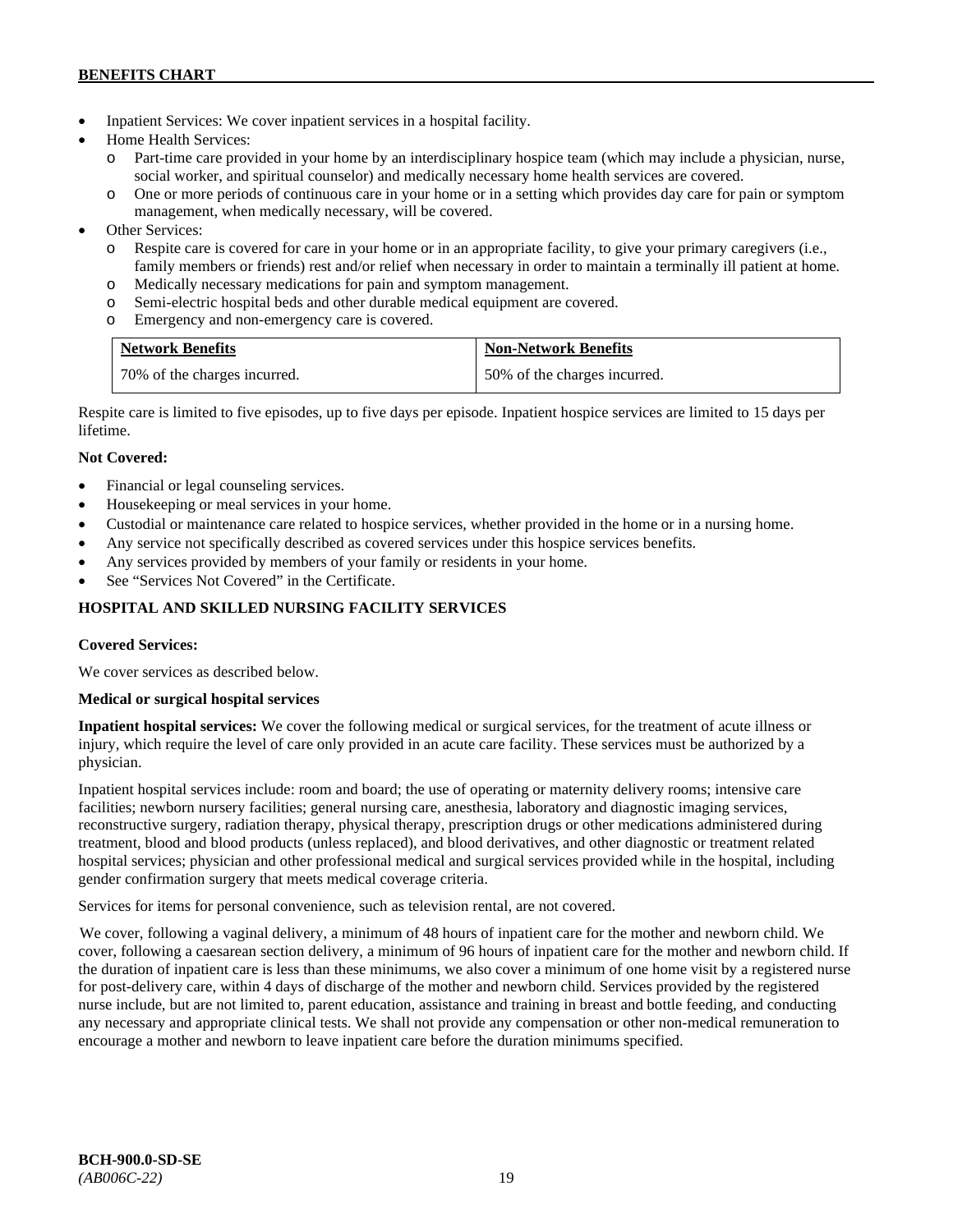Group health plans and health insurance issuers generally may not, under Federal law, restrict benefits for any hospital length of stay in connection with childbirth for the mother of newborn child to less than 48 hours following a vaginal delivery, or less than 96 hours following a caesarean section. However, Federal law generally does not prohibit the mother's or newborn's attending provider, after consulting with the mother, from discharging the mother or her newborn earlier than 48 hours (or 96 hours as applicable). In any case plans and issuers may not, under Federal law, require that a provider obtain authorization from the plan or the insurance issuer for prescribing a length of stay not in excess of 48 hours (or 96 hours).

| <b>Network Benefits</b>      | <b>Non-Network Benefits</b>  |
|------------------------------|------------------------------|
| 70% of the charges incurred. | 50% of the charges incurred. |

Each insured's admission or confinement, including that of a newborn child, is separate and distinct from the admission or confinement of any other insured.

#### **Outpatient hospital, ambulatory care or surgical facility services:**

We cover the following medical and surgical services, for diagnosis or treatment of illness or injury on an outpatient basis. These services must be authorized by a physician.

Outpatient services include: use of operating rooms, maternity delivery rooms or other outpatient departments, rooms or facilities; and the following outpatient services: general nursing care, anesthesia, laboratory and diagnostic imaging services, reconstructive surgery, radiation therapy, physical therapy, drugs administered during treatment, blood and blood products (unless replaced), and blood derivatives, and other diagnostic or treatment related outpatient services; physician and other professional medical and surgical services provided while an outpatient, including gender confirmation surgery that meets medical coverage criteria.

Prior authorization by our medical director is required for new, experimental or reconstructive technologies or procedures. Requests must be submitted prior to performing the technology or procedure.

To see the benefit level for diagnostic imaging services, laboratory services and physical therapy, see benefits under Diagnostic Imaging Services, Laboratory Services and Physical Therapy in this Benefits Chart.

| <b>Network Benefits</b>      | <b>Non-Network Benefits</b>  |
|------------------------------|------------------------------|
| 70% of the charges incurred. | 50% of the charges incurred. |

**Skilled nursing facility care:** We cover room and board, daily skilled nursing and related ancillary services for post-acute treatment and rehabilitative care of illness or injury that meets medical coverage criteria.

| <b>Network Benefits</b>                        | <b>Non-Network Benefits</b>                    |
|------------------------------------------------|------------------------------------------------|
| 70% of the charges incurred.                   | 50% of the charges incurred.                   |
| Limited to a 90 day maximum per calendar year. | Limited to a 90 day maximum per calendar year. |

Each day of services provided under the Network Benefits and Non-Network Benefits, combined, applies toward the maximums shown above.

#### **Not Covered:**

- Services for items for personal convenience, such as television rental, are not covered.
- See "Services Not Covered" in the Certificate.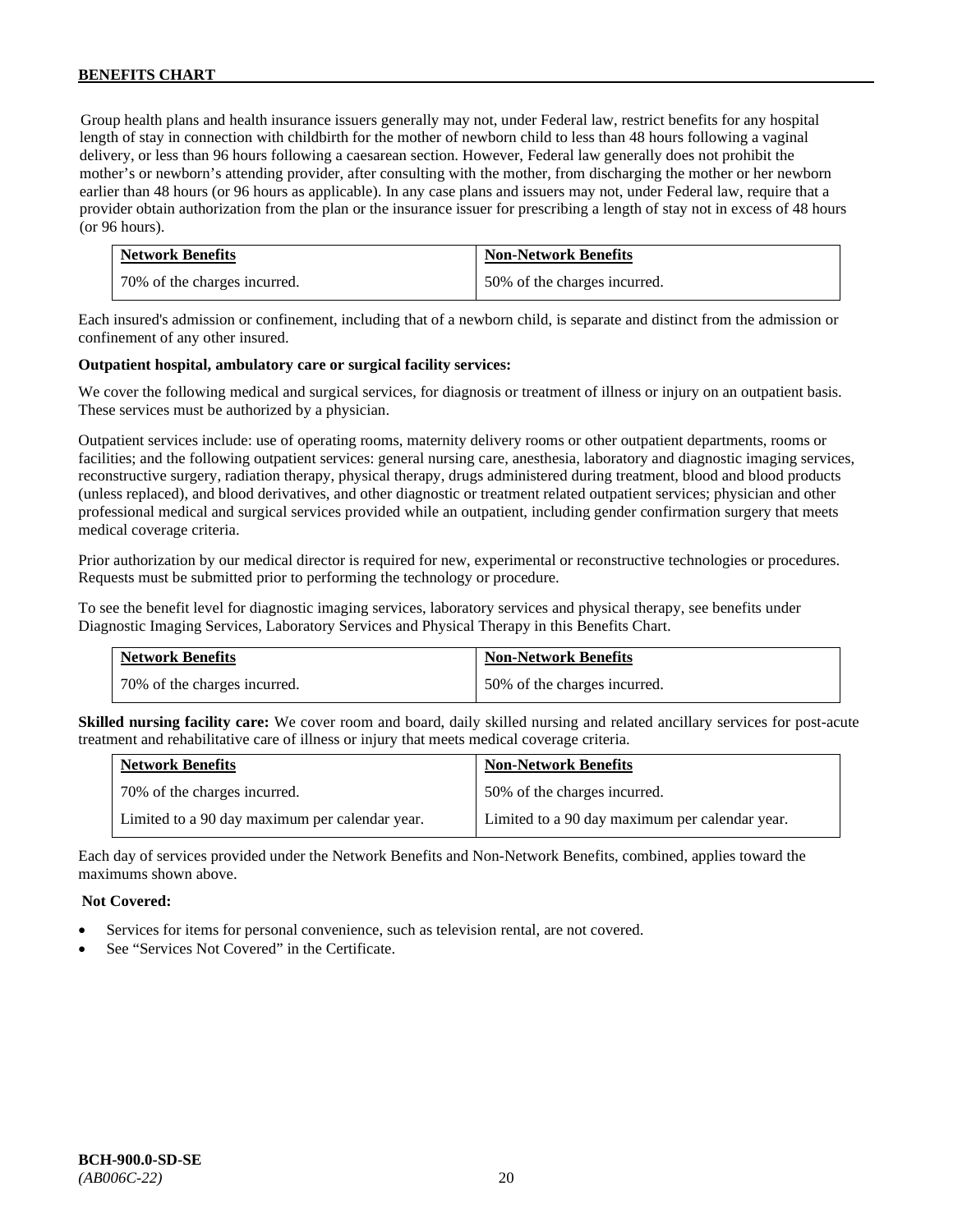# **INFERTILITY DIAGNOSIS**

#### **Covered Services:**

We cover the diagnosis of infertility. These services include diagnostic procedures and tests provided in connection with an infertility evaluation, office visits and consultations to diagnose infertility.

| <b>Network Benefits</b>      | <b>Non-Network Benefits</b>  |
|------------------------------|------------------------------|
| 70% of the charges incurred. | 50% of the charges incurred. |

Coverage is limited to office visits and consultations to diagnose infertility. Treatment is not covered.

### **Not Covered:**

- Infertility/fertility treatment, including but not limited to, office visits, laboratory services, diagnostic imaging services and fertility drugs; reversal of sterilization; and sperm, ova or embryo acquisition, retrieval or storage; however, we cover office visits and consultations to diagnose infertility.
- Services related to the establishment of surrogate pregnancy and fees for a surrogate. However, pregnancy and maternity services are covered for an insured under this Benefits Chart, including a surrogate pregnancy.
- See "Services Not Covered" in the Certificate.

### **LABORATORY SERVICES**

#### **Covered Services:**

We cover laboratory tests when ordered by a provider and provided in a clinic or outpatient hospital facility.

We cover services provided in a clinic or outpatient hospital facility. To see the benefit level for inpatient hospital or skilled nursing facility services, see benefits under Inpatient Hospital and Skilled Nursing Facility Services.

#### **Prostate-specific antigen (PSA) testing**

| <b>Network Benefits</b>      | <b>Non-Network Benefits</b>  |
|------------------------------|------------------------------|
| 70% of the charges incurred. | 50% of the charges incurred. |

#### **All other laboratory services**

#### **Services for illness or injury**

| Network Benefits             | Non-Network Benefits         |
|------------------------------|------------------------------|
| 70% of the charges incurred. | 50% of the charges incurred. |

#### **Preventive Services**

Laboratory services associated with preventive services are covered at the benefit level shown in the "Preventive Services" section of this Benefits Chart.

#### **Not Covered:**

See "Services Not Covered" in the Certificate.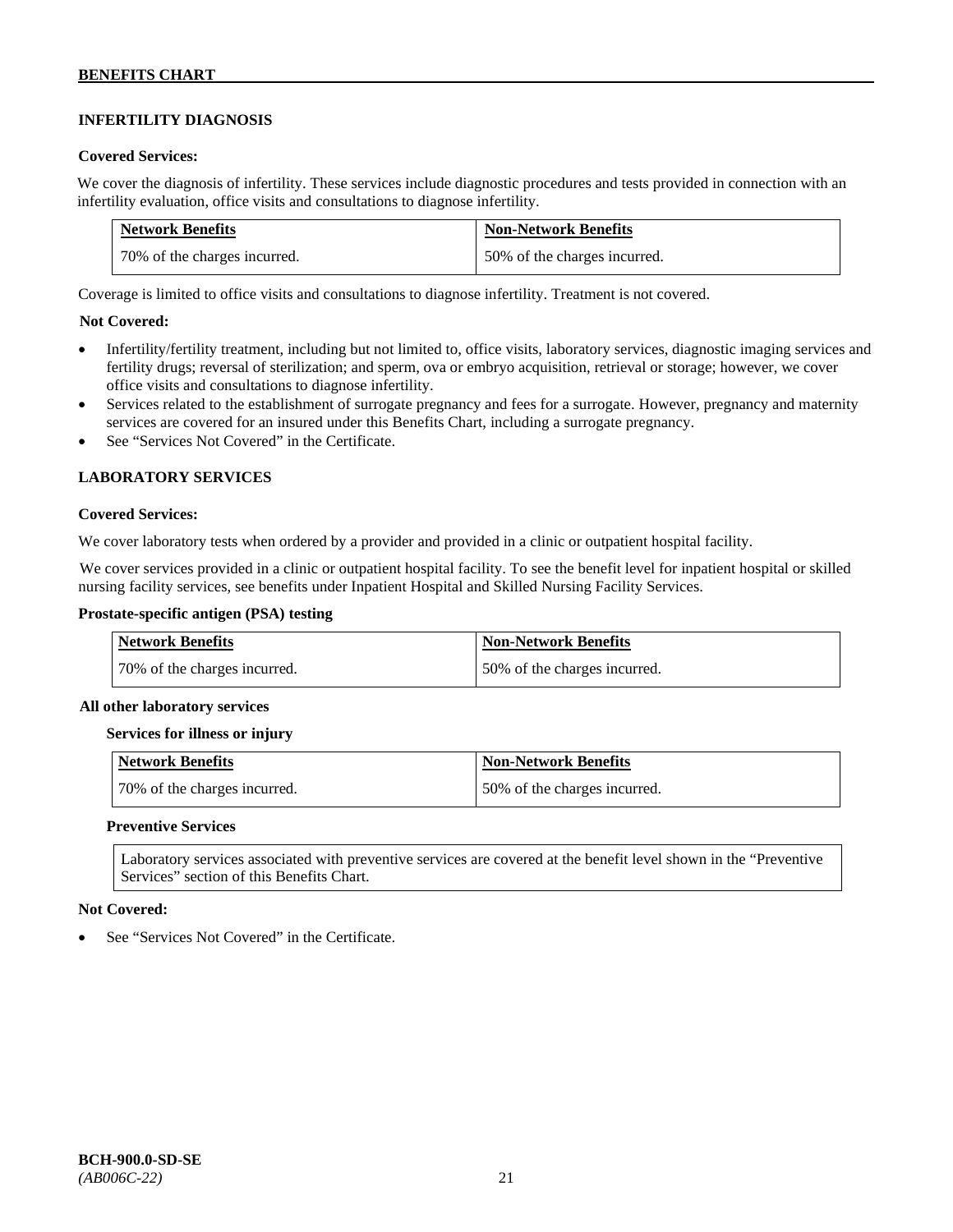# **MASTECTOMY RECONSTRUCTION BENEFIT**

#### **Covered Services:**

We cover reconstruction of the breast on which the mastectomy has been performed; surgery and reconstruction of the other breast to produce symmetrical appearance, and prostheses and physical complications of all stages of mastectomy, including lymphedemas.

| <b>Network Benefits</b>                              | <b>Non-Network Benefits</b>                           |
|------------------------------------------------------|-------------------------------------------------------|
| Coverage level is same as corresponding Network      | Coverage level is same as corresponding Non-Network   |
| Benefits, depending on type of service provided such | Benefits, depending on type of service provided, such |
| as Office Visits for Illness or Injury, Inpatient or | as Office Visits for Illness or Injury, Inpatient or  |
| <b>Outpatient Hospital Services.</b>                 | Outpatient Hospital Services.                         |

#### **Not Covered:**

See "Services Not Covered" in the Certificate.

# **MEDICATION THERAPY DISEASE MANAGEMENT PROGRAM**

#### **Covered Services:**

If you meet our criteria for coverage, you may qualify for our Medication Therapy Disease Management Program.

The program covers consultations with a designated network pharmacist.

Covered services are based on established medical policies, which are subject to periodic review and modification by the medical directors. These medical policies (medical coverage criteria) are available online at [healthpartners.com](http://www.healthpartners.com/) or by calling Member Services.

| <b>Network Benefits</b>                                     | <b>Non-Network Benefits</b> |
|-------------------------------------------------------------|-----------------------------|
| 100% of the charges incurred.<br>Deductible does not apply. | No coverage.                |

#### **Not Covered:**

See "Services Not Covered" in the Certificate.

### **OFFICE VISITS FOR ILLNESS OR INJURY**

#### **Covered Services:**

We cover the following when medically necessary: professional medical and surgical services and related supplies, including biofeedback, of physicians and other health care providers; blood and blood products (unless replaced) and blood derivatives.

We cover diagnosis and treatment of illness or injury to the eyes. Where contact or eyeglass lenses are prescribed as medically necessary for the post-operative treatment of cataracts or for the treatment of aphakia, acute or chronic corneal pathology, or keratoconus, we cover the initial evaluation, lenses and fitting. Insureds must pay for lens replacement beyond the initial pair.

We cover medically necessary professional services by a licensed physician or audiologist appropriate for the treatment of hearing impairment to a person under the age of 19. Hearing aids are not covered.

Services received via video, e-visit or telephone are covered under the "Telehealth/Telemedicine Services" section.

#### **Office visits**

| <b>Network Benefits</b>      | <b>Non-Network Benefits</b>  |
|------------------------------|------------------------------|
| 70% of the charges incurred. | 50% of the charges incurred. |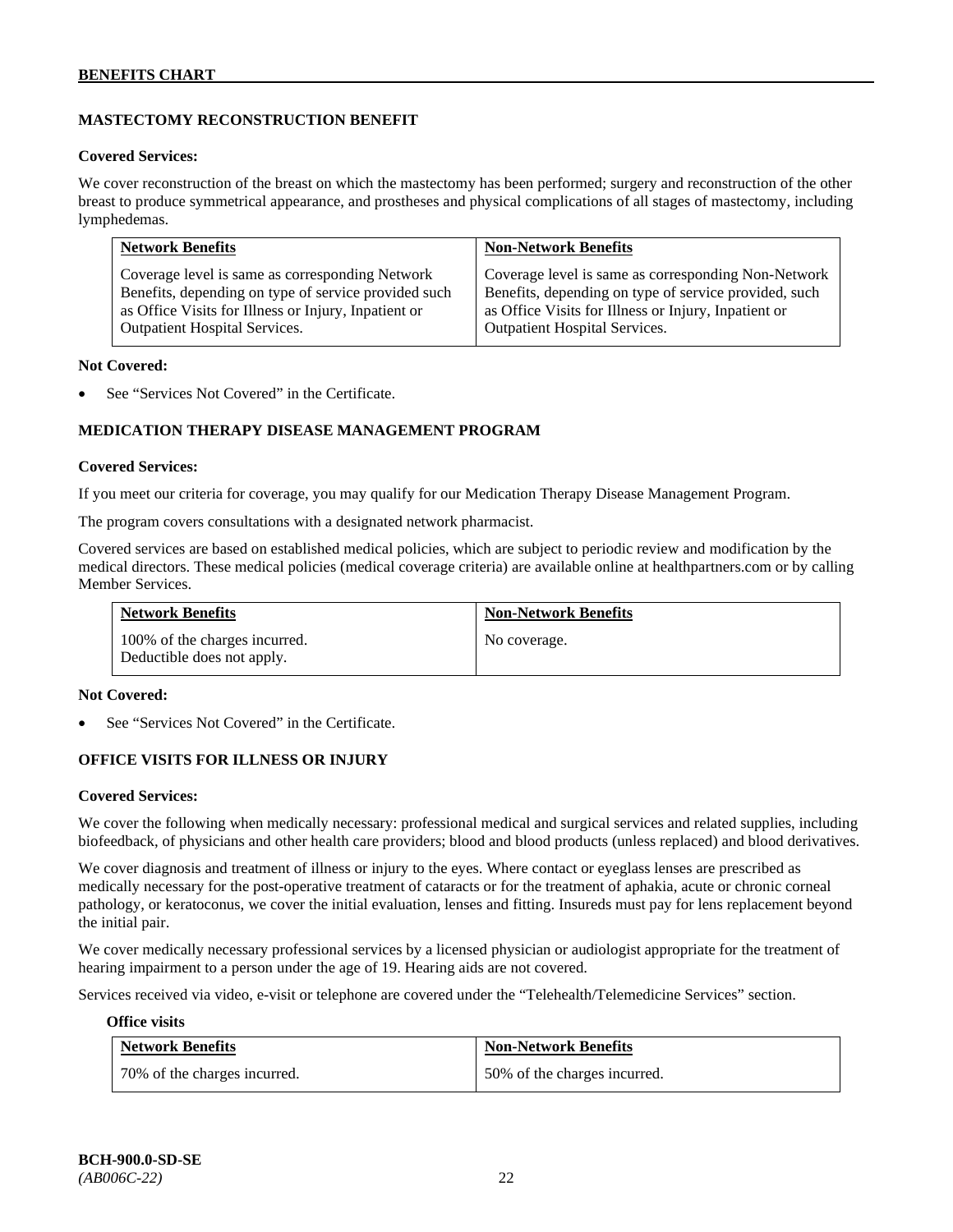### **Convenience clinics**

| <b>Network Benefits</b>      | <b>Non-Network Benefits</b>  |
|------------------------------|------------------------------|
| 70% of the charges incurred. | 50% of the charges incurred. |

### **First three visits**

The first three mental health and substance use disorder visits, urgent care visits, office visits, convenience clinic visits, telephone visits and E-visits (other than Virtuwell) combined in a calendar year are covered at 100%, not subject to the deductible. Then services will be covered at the coinsurance and deductible indicated for mental health and substance use disorder visits, urgent care visits, office visits, convenience clinic visits, telephone visits and E-visits (other than Virtuwell). Physician services are included; however, charges for day treatment services, group visits, office procedures, laboratory, radiology and other ancillary services are not included and will be subject to the deductible and coinsurance.

#### **Injections administered in a physician's office, other than immunizations:**

#### **Allergy Injections**

| <b>Network Benefits</b>        | <b>Non-Network Benefits</b>  |
|--------------------------------|------------------------------|
| 1 70% of the charges incurred. | 50% of the charges incurred. |

#### **All other injections**

| <b>Network Benefits</b>        | <b>Non-Network Benefits</b>  |
|--------------------------------|------------------------------|
| 1 70% of the charges incurred. | 50% of the charges incurred. |

### **Not Covered:**

- Court ordered treatment.
- See "Services Not Covered" in the Certificate.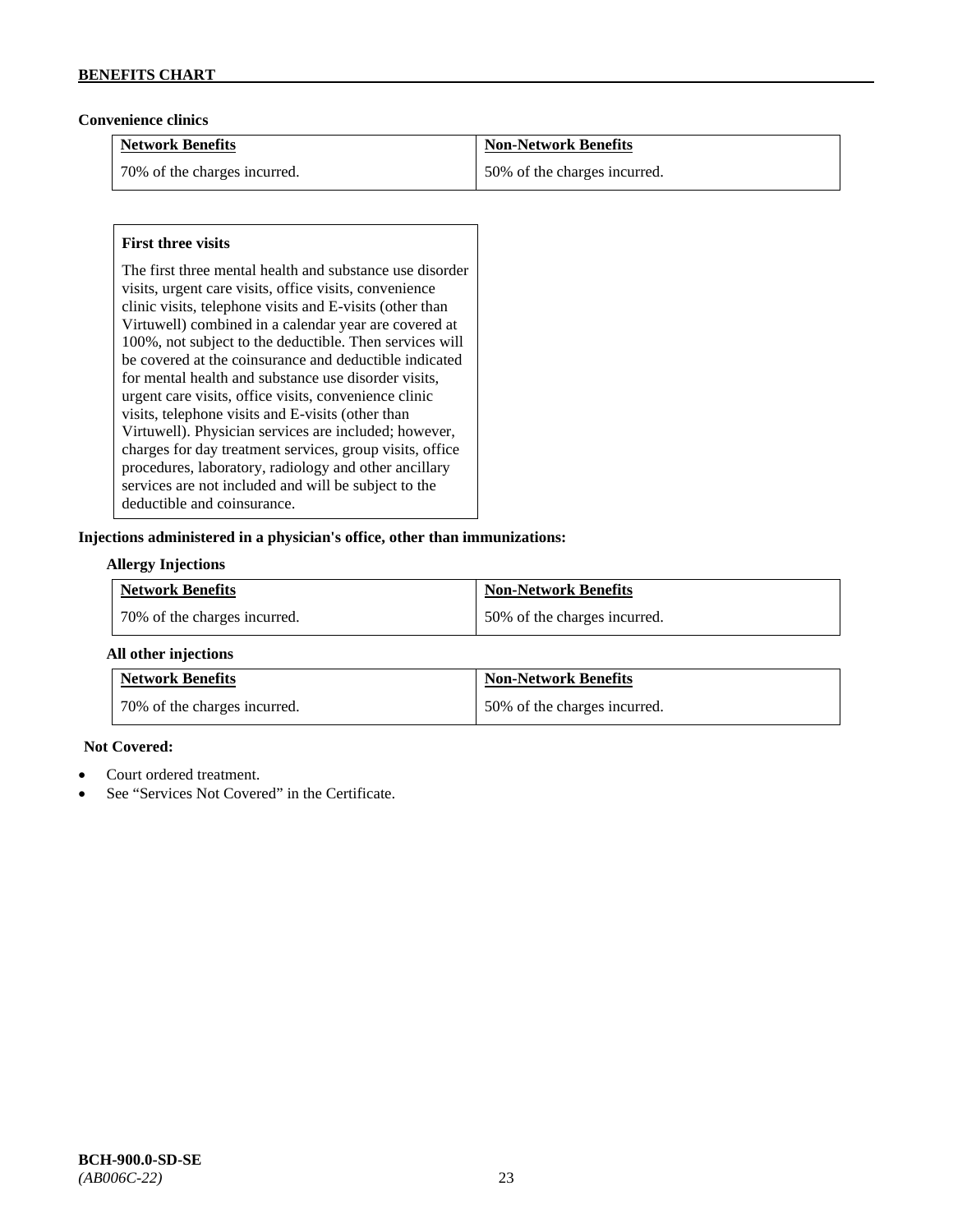# **PEDIATRIC EYEWEAR**

#### **Covered Services:**

- We cover pediatric eyewear for children.
- Routine eye exams are covered under the "Preventive Services" section.

| <b>Network Benefits</b>      | <b>Non-Network Benefits</b> |
|------------------------------|-----------------------------|
| 70% of the charges incurred. | No coverage.                |

#### **Limitations:**

- Coverage under this provision will continue until the end of the month in which the child turns age 19.
- Limited to one of the following per calendar year:
	- o one pair of eyeglasses including one set of prescription lenses, frames from our designated eyewear collection, and anti-scratch coating; or
	- o one pair of non-disposable contact lenses; or
	- o a one-year supply of disposable contact lenses.
- Contact lens fittings are limited to two per calendaryear.

#### **Not Covered:**

- Frames that are not included in our designated eyewear collection. However, one pair of lenses will be covered if an insured chooses frames outside our designated eyewear collection.
- More than one pair of lenses or frames or non-disposable contacts per calendar year, regardless of the reason. This includes replacement of eyeglasses or contact lenses due to loss, breakage, theft, or change in prescription.
- Safety glasses or goggles for sports or vocational reasons.
- Upgrades including, but not limited to, UV protection and no-line multifocal lenses.
- See "Services Not Covered" in the Certificate.

# **PHYSICAL THERAPY, OCCUPATIONAL THERAPY AND SPEECH THERAPY**

### **Covered Services:**

We cover the following physical therapy, occupational therapy and speech therapy services:

- Medically necessary rehabilitative care to correct the effects of illness or injury.
- Habilitative care rendered for congenital, developmental or medical conditions which have significantly limited the successful initiation of normal speech and normal motor development.

Massage therapy which is performed in conjunction with other treatment/modalities by a physical or occupational therapist, is part of a prescribed treatment plan and is not billed separately is covered.

We cover services provided in a clinic. We also cover physical therapy provided in an outpatient hospital facility. To see the benefit level for inpatient hospital or skilled nursing facility services, see benefits under Inpatient Hospital and Skilled Nursing Facility Services.

#### **Rehabilitative care**

| <b>Network Benefits</b>      | <b>Non-Network Benefits</b>  |
|------------------------------|------------------------------|
| 70% of the charges incurred. | 50% of the charges incurred. |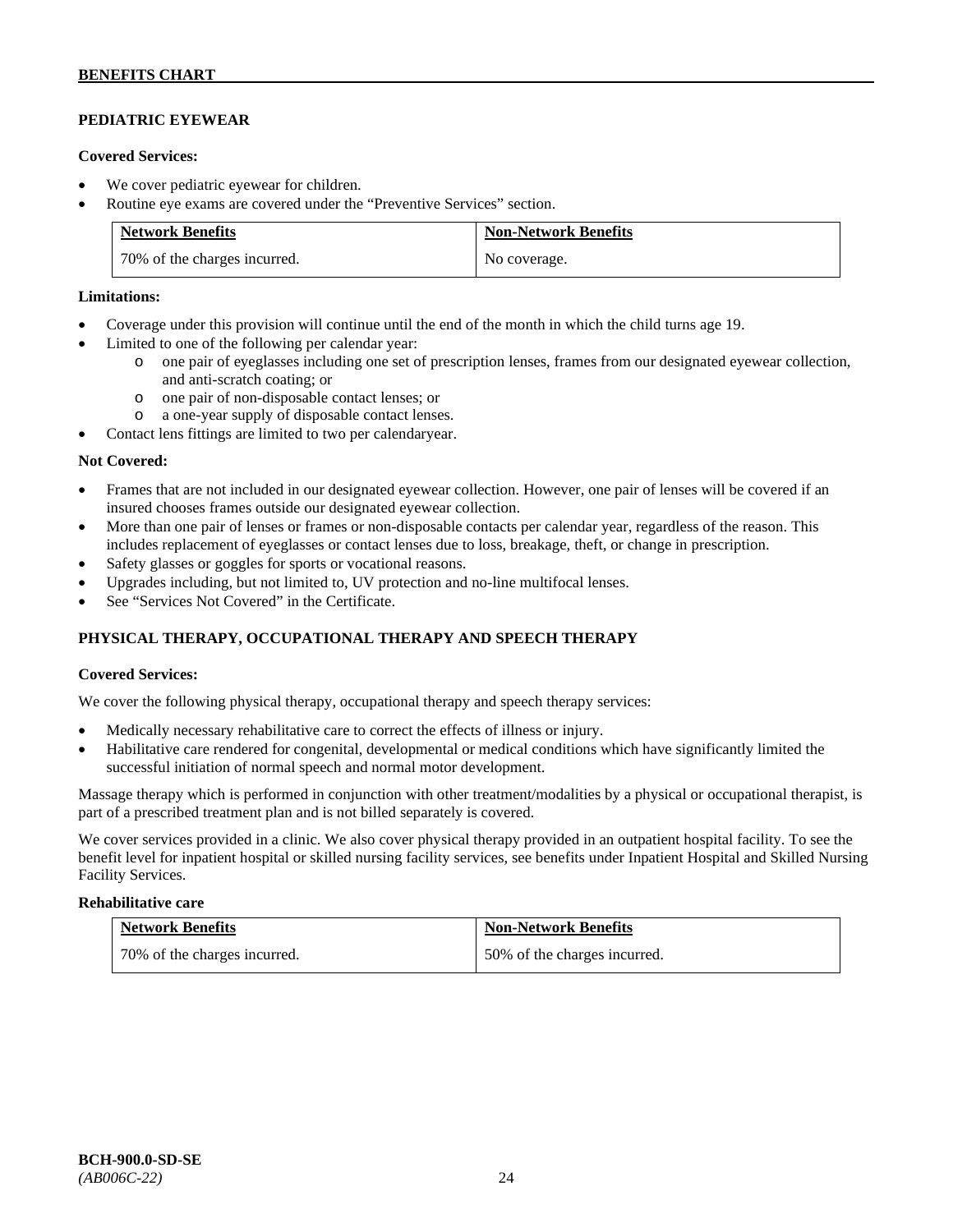## **Habilitative care**

| <b>Network Benefits</b>      | <b>Non-Network Benefits</b>  |
|------------------------------|------------------------------|
| 70% of the charges incurred. | 50% of the charges incurred. |

#### **Not Covered:**

- Massage therapy for the purpose of comfort or convenience of the Insured.
- See "Services Not Covered" in the Certificate.

# **PRE-DIABETES DISEASE MANAGEMENT PROGRAM**

#### **Covered Services:**

If you meet our criteria for coverage, you may qualify for the Pre-diabetes Disease Management Program through Omada Health.

The program covers group health coaching which focuses on weight loss, exercise, behavior modification and health education at select locations determined by the plan.

| <b>Network Benefits</b>                                     | <b>Non-Network Benefits</b> |
|-------------------------------------------------------------|-----------------------------|
| 100% of the charges incurred.<br>Deductible does not apply. | Not applicable.             |

#### **Not Covered:**

See "Services Not Covered" in the Certificate.

#### **PRESCRIPTION DRUG SERVICES**

#### **Covered Services:**

We cover prescription drugs and medications, which can be self-administered or are administered in a physician's office. We will not exclude coverage of off-label use of drugs to treat cancer or life threatening conditions on the grounds that the drug has not been approved by the FDA for that indication if that drug is recognized for the treatment of such indication in one of the standard reference compendia and when an appropriate level of evidence or medical necessity is met.

#### **For Network Benefits, drugs and medications must be obtained at a Network Pharmacy.**

#### **If a copayment is required, you must pay one copayment for each 31-day supply, or portion thereof, unless otherwise indicated below.**

#### **Outpatient drugs (except as specified below)**

| <b>Network Benefits</b>                                                                                                                    | <b>Non-Network Benefits</b>  |
|--------------------------------------------------------------------------------------------------------------------------------------------|------------------------------|
| 100% of the charges incurred, subject to your<br>copayment of \$30 for generic formulary drugs and \$60<br>for brand name formulary drugs. | 50% of the charges incurred. |
| In no event will your cost for a formulary insulin drug<br>exceed \$25.                                                                    |                              |
| Non-formulary drugs are covered at 100% of the<br>charges incurred, subject to your copayment of \$125.                                    |                              |
| Deductible does not apply.                                                                                                                 |                              |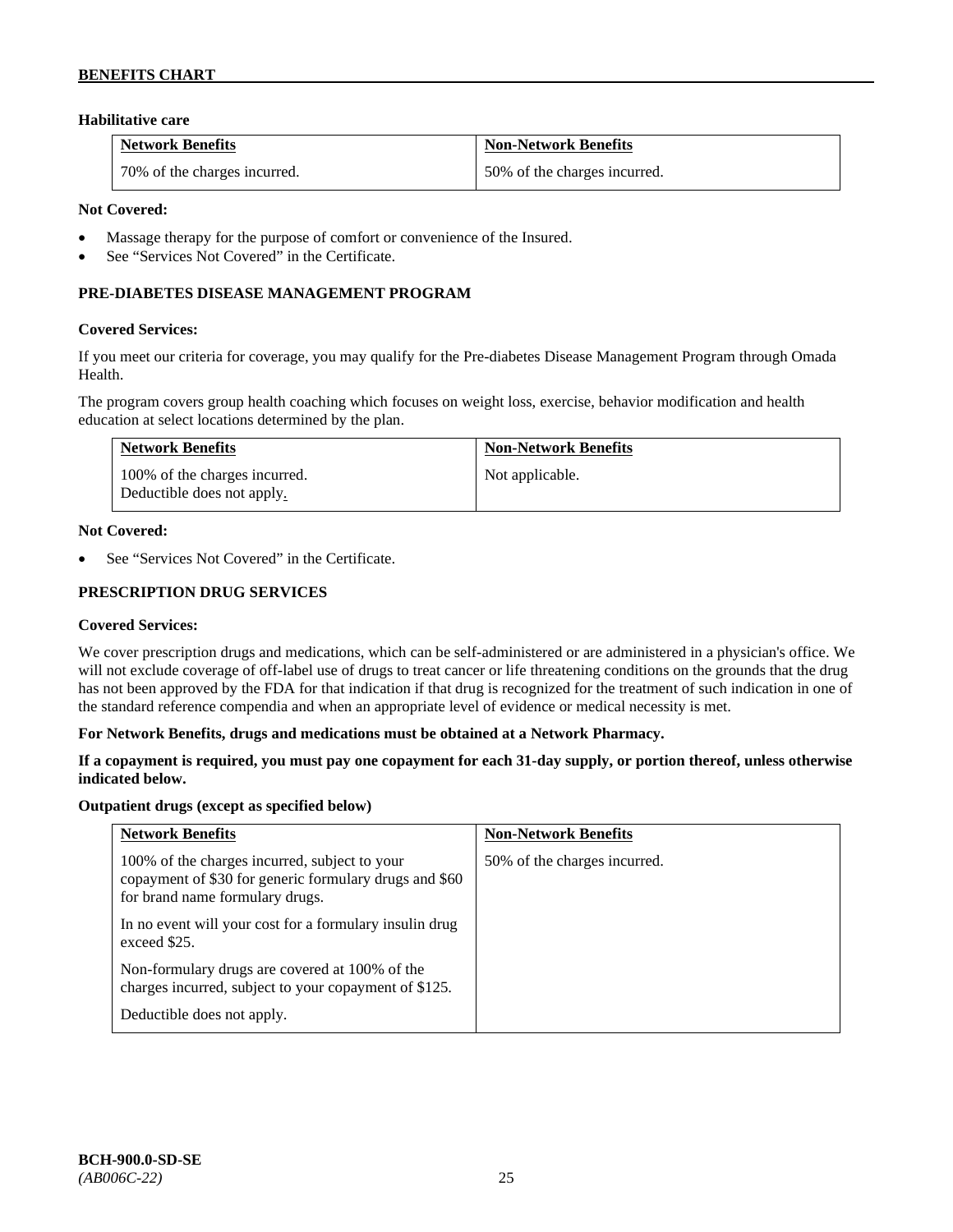### **Mail order drugs**

| <b>Network Benefits</b>                                                                                                                                                                                                                               | <b>Non-Network Benefits</b>                                                                                                |
|-------------------------------------------------------------------------------------------------------------------------------------------------------------------------------------------------------------------------------------------------------|----------------------------------------------------------------------------------------------------------------------------|
| For your convenience, you may also get up to a 93-day<br>supply of outpatient prescription drugs that can be self-<br>administered through the designated mail order service.<br>Specialty drugs are not available through the mail order<br>service. | See Network mail order drugs benefit.<br>Mail order drugs are only available through the<br>designated mail order service. |

#### **Specialty drugs that are self-administered**

| <b>Network Benefits</b>                                                                                                                                                                                                                         | <b>Non-Network Benefits</b> |
|-------------------------------------------------------------------------------------------------------------------------------------------------------------------------------------------------------------------------------------------------|-----------------------------|
| 80% of the charges incurred, up to a maximum<br>copayment of \$500.<br>Deductible does not apply.<br>For Network Benefits, specialty drugs are limited to<br>drugs on the specialty drug list and must be obtained<br>from a designated vendor. | No coverage.                |

#### **Drugs for treatment of growth deficiency**

| <b>Network Benefits</b>                                                                                                                            | <b>Non-Network Benefits</b>  |
|----------------------------------------------------------------------------------------------------------------------------------------------------|------------------------------|
| 70% of the charges incurred.<br>Deductible does not apply.                                                                                         | 50% of the charges incurred. |
| For Network Benefits, growth deficiency drugs are<br>limited to drugs on the specialty drug list and must be<br>obtained from a designated vendor. |                              |

#### **Tobacco cessation drugs are covered for all FDA-approved tobacco cessation drugs**

| <b>Network Benefits</b>                                     | <b>Non-Network Benefits</b>  |
|-------------------------------------------------------------|------------------------------|
| 100% of the charges incurred.<br>Deductible does not apply. | 50% of the charges incurred. |

#### **Contraceptive drugs**

| <b>Network Benefits</b>                                                                                                                                         | <b>Non-Network Benefits</b>  |
|-----------------------------------------------------------------------------------------------------------------------------------------------------------------|------------------------------|
| 100% of the charges incurred for formulary drugs.<br>Deductible does not apply.                                                                                 | 50% of the charges incurred. |
| If a physician requests that a non-formulary<br>contraceptive drug be dispensed as written, the drug<br>will be covered at 100%, not subject to the deductible. |                              |

**ACA preventive medications.** We cover preventive medications currently recommended by USPSTF with an A or B rating if they are prescribed by your medical provider and they are listed on our Commercial ACA Preventive Drug List. Preventive medications are subject to periodic review and modification. Changes would be effective in accordance with the federal rules and reflected in our current medical coverage criteria for preventive care services.

| <b>Network Benefits</b>                                     | <b>Non-Network Benefits</b>  |
|-------------------------------------------------------------|------------------------------|
| 100% of the charges incurred.<br>Deductible does not apply. | 50% of the charges incurred. |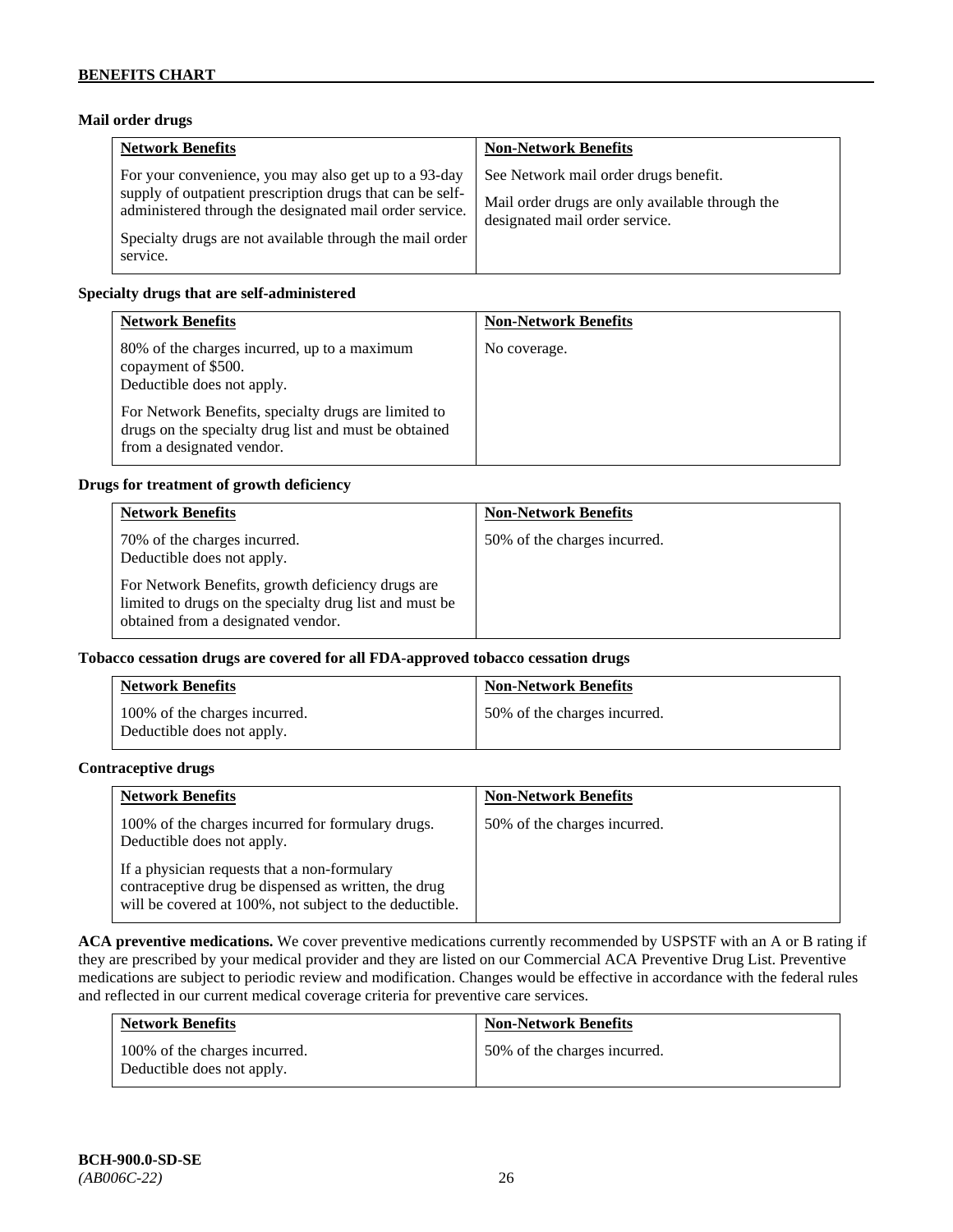### **Limitations:**

- Certain drugs may require prior authorization as indicated on the Formulary. HealthPartners may require prior authorization for the drug and also the site where the drug will be provided. Certain drugs are subject to our utilization review process and quantity limits as indicated on our Formulary.
- Certain non-formulary drugs require prior authorization. In addition, certain drugs may be subject to any quantity limits applied as part of our trial program. The trial drug program applies to new prescriptions for certain drugs which have high toxicity, low tolerance, high costs and/or high potential for waste. Trial drugs are indicated on the formulary and/or the Specialty Drug List. Your first fill of a trial drug may be limited to less than a month supply. If the drug is well tolerated and effective, you will receive the remainder of your first month supply.
- If an insured requests a brand name drug when there is a generic equivalent, the brand name drug will be covered up to the charge that would apply to the generic drug, minus any required copayment. If a physician requests that a brand name drug be dispensed as written, the drug will be paid at the non-formulary benefit.
- We may require Insureds to try over-the-counter (OTC) drug alternatives before approving more costly formulary prescription drugs.
- Unless otherwise specified in the "Prescription Drug Services" section, you may receive up to a 31-day supply per prescription.
- New prescriptions to treat certain chronic conditions are limited to a 31-day supply.
- A 93-day supply will be covered and dispensed only at pharmacies that participate in our extended day supply program.
- No more than a 31-day supply of Specialty Drugs will be covered and dispensed at a time, unless it is a manufacturer supplied drug that cannot be split that supplies the insured with more than a 31-day supply.

### **Not Covered:**

- Replacement of prescription drugs, medications, equipment and supplies due to loss, damage or theft.
- Nonprescription (over the counter) drugs or medications, including, but not limited to, vitamins, supplements, homeopathic remedies, and non-FDA approved drugs, unless listed on the Formulary and prescribed by a physician or legally authorized health care provider under applicable state and federal law. We cover off-label use of drugs to treat cancer as specified in the "Prescription Drug Services" section of this Benefits Chart. This exclusion does not include over-the-counter contraceptives for women as allowed under the Affordable Care Act when the Insured obtains a prescription for the item. In addition, if the Insured obtains a prescription, this exclusion does not include aspirin to prevent cardiovascular disease for men and women of certain ages; folic acid supplements for women who may become pregnant; fluoride chemoprevention supplements for children without fluoride in their water source; and iron supplements for children ages 6-12 months who are at risk for anemia.
- All drugs for the treatment of sexual dysfunction.
- Fertility drugs.
- Medical cannabis.
- Drugs on the Excluded Drug List. The Excluded Drug List includes select drugs within a therapy class that are not eligible for coverage. This includes drugs that may be excluded for certain indications. The Excluded Drug List is available a[t HealthPartners.com.](http://www.healthpartners.com/)
- Drugs that are newly approved by the FDA until they are reviewed and approved by HealthPartners Pharmacy and Therapeutics Committee.
- Medical devices approved by the FDA will not be covered under the "Prescription Drug Services" section unless they are on our Formulary. Covered medical devices are generally submitted and reimbursed under your medical benefits.
- See "Services Not Covered" in the Certificate.

# **PREVENTIVE SERVICES**

### **Applicable Definitions:**

**Routine Preventive Services** are routine healthcare services that include screenings, checkups and counseling to prevent illness, disease or other health problems before symptoms occur.

**Diagnostic Services** are services to help a provider understand your symptoms, diagnose illness, and decide what treatment may be needed. They may be the same services that are listed as preventive services, but they are being used as diagnostic services. Your provider will determine if these services are preventive or diagnostic. These services are not preventive if received as part of a visit to diagnose, manage, or maintain an acute or chronic medical condition, illness or injury. When that occurs, unless otherwise indicated below, standard deductibles, copayments or coinsurance apply.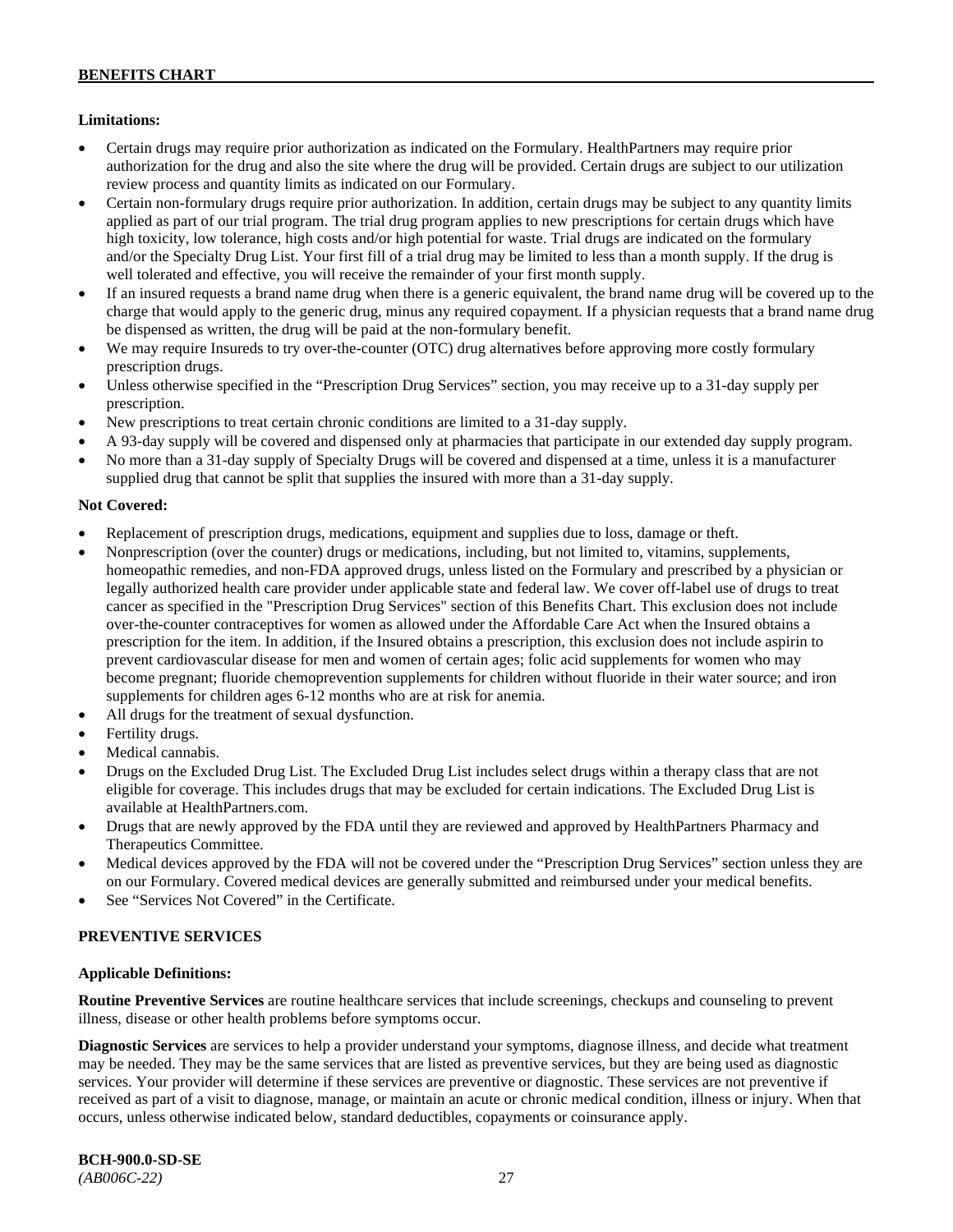### **Covered Services:**

We cover preventive services which meet any of the requirements under the Affordable Care Act (ACA) shown in the bulleted items below. These preventive services are covered at 100% under the Network Benefits with no deductible, copayments or coinsurance. If a preventive service is not required by the ACA and it is covered at a lower benefit level or if a group qualifies for an exemption or accommodation for certain benefits under the ACA, it will be specified below. Preventive benefits mandated under the ACA are subject to periodic review and modification. Changes would be effective in accordance with the federal rules. Preventive services mandated by the ACA include:

- Evidence-based items or services that have in effect a rating of A or B in the current recommendations of the United States Preventive Services Task Force with respect to the individual;
- Immunizations for routine use in children, adolescents, and adults that have in effect a recommendation from the Advisory Committee on Immunization Practices of the Centers for Disease Control and Prevention with respect to the individual;
- With respect to infants, children, and adolescents, evidence-informed preventive care and screenings provided for in comprehensive guidelines supported by the Health Resources and Services Administration; and
- With respect to women, preventive care and screenings provided for in comprehensive guidelines supported by the Health Resources and Services Administration.

Covered services are based on established medical policies, which are subject to periodic review and modification by the medical or dental directors. These medical policies (medical coverage criteria) are available by calling Member Services, or logging on to your "*my*HealthPartners" account at [HealthPartners.com.](http://www.healthpartners.com/)

#### **ACA and state mandated preventive services are covered as follows:**

**Routine health exams and periodic health assessments.** A physician or health care provider will counsel you as to how often health assessments are needed based on age, sex and health status. This includes screening and counseling for tobacco use and all FDA approved tobacco cessation medications including over-the-counter drugs (as shown in the "Prescription Drug Services" section).

| <b>Network Benefits</b>                                     | <b>Non-Network Benefits</b>  |
|-------------------------------------------------------------|------------------------------|
| 100% of the charges incurred.<br>Deductible does not apply. | 50% of the charges incurred. |

**Child health supervision services**. This includes pediatric preventive services such as newborn screenings, appropriate immunizations, developmental assessments and laboratory services appropriate to the age of the child from birth to 72 months, and appropriate immunizations to age 18.

| <b>Network Benefits</b>                                     | <b>Non-Network Benefits</b>  |
|-------------------------------------------------------------|------------------------------|
| 100% of the charges incurred.<br>Deductible does not apply. | 50% of the charges incurred. |

#### **Routine prenatal care and exams**

| <b>Network Benefits</b>                                     | <b>Non-Network Benefits</b>  |
|-------------------------------------------------------------|------------------------------|
| 100% of the charges incurred.<br>Deductible does not apply. | 50% of the charges incurred. |

**Routine postnatal care.** This includes health exams, assessments, education and counseling relating to the period immediately after childbirth.

| <b>Network Benefits</b>                                     | <b>Non-Network Benefits</b>  |
|-------------------------------------------------------------|------------------------------|
| 100% of the charges incurred.<br>Deductible does not apply. | 50% of the charges incurred. |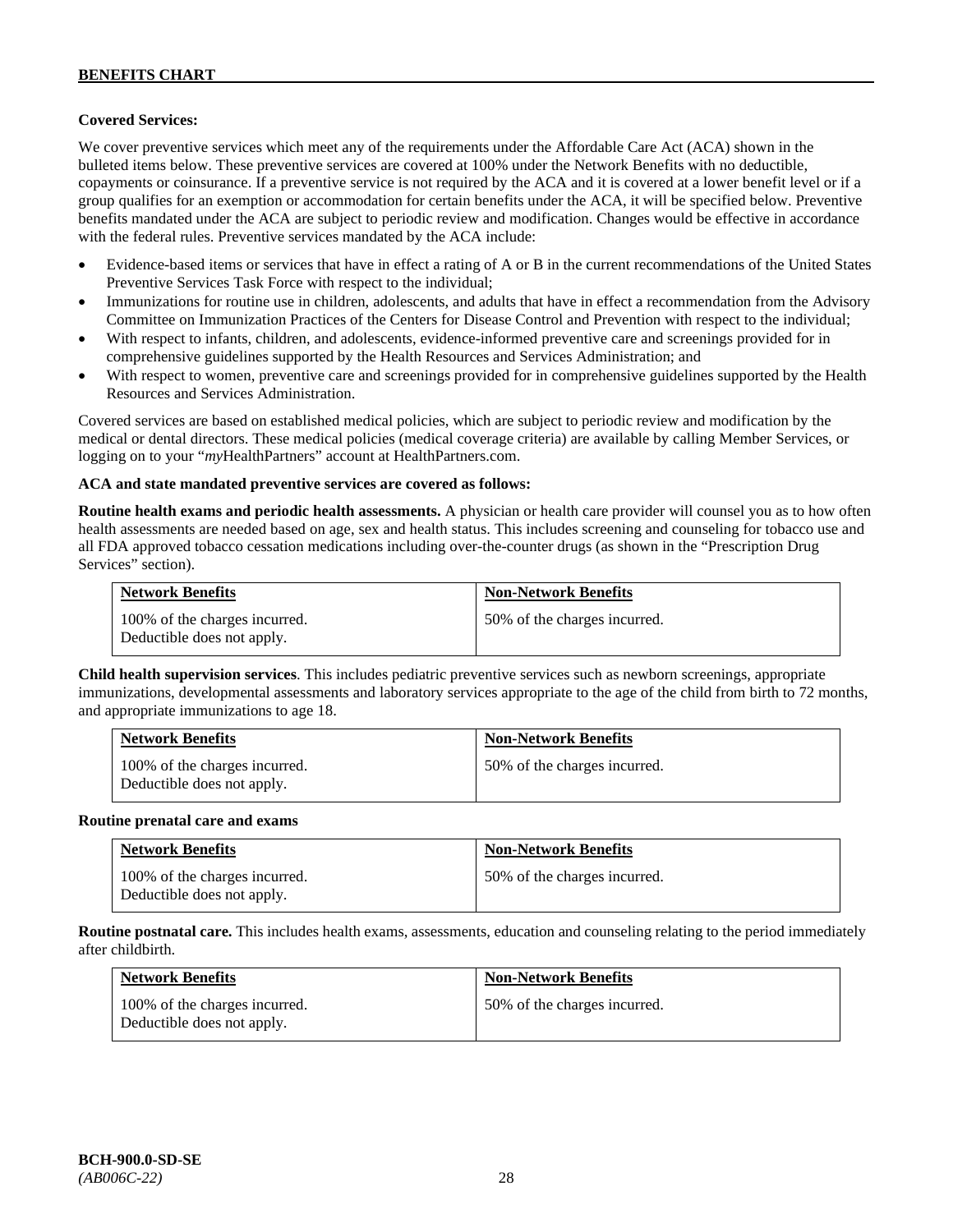**Routine screening procedures for cancer.** This includes colorectal screening or other cancer screenings recommended by the USPSTF with an A or B rating. Women's preventive health services below describe additional routine screening procedures for cancer.

| <b>Network Benefits</b>                                     | <b>Non-Network Benefits</b>  |
|-------------------------------------------------------------|------------------------------|
| 100% of the charges incurred.<br>Deductible does not apply. | 50% of the charges incurred. |

**Professional voluntary family planning services.** This includes services to prevent or delay a pregnancy, including counseling and education. Services must be provided by a licensed provider.

| <b>Network Benefits</b>                                     | <b>Non-Network Benefits</b>  |
|-------------------------------------------------------------|------------------------------|
| 100% of the charges incurred.<br>Deductible does not apply. | 50% of the charges incurred. |

#### **Adult immunizations**

| <b>Network Benefits</b>                                     | <b>Non-Network Benefits</b>  |
|-------------------------------------------------------------|------------------------------|
| 100% of the charges incurred.<br>Deductible does not apply. | 50% of the charges incurred. |

**Women's preventive health services.** This includes mammograms, screenings for cervical cancer (pap smears), breast pumps, human papillomavirus (HPV) testing, counseling for sexually transmitted infections, and counseling and screening for human immunodeficiency virus (HIV) and all FDA approved contraceptive methods as prescribed by a doctor, sterilization procedures, education and counseling (see the "Prescription Drug Services" section for coverage of oral contraceptive drugs). For women whose family history is associated with an increased risk for BRCA1 or BRCA2 gene mutations, we cover genetic counseling and BRCA screening without cost sharing, if appropriate and as determined by a physician.

| <b>Network Benefits</b>                                     | <b>Non-Network Benefits</b>  |
|-------------------------------------------------------------|------------------------------|
| 100% of the charges incurred.<br>Deductible does not apply. | 50% of the charges incurred. |

**Obesity Screening and Management.** We cover obesity screening and counseling for all ages during a routine preventive care exam. If you are age 18 or older and have a body mass index of 30 or more, we also cover intensive obesity management to help you lose weight. Your primary care doctor can coordinate these services.

| <b>Network Benefits</b>                                     | <b>Non-Network Benefits</b>  |
|-------------------------------------------------------------|------------------------------|
| 100% of the charges incurred.<br>Deductible does not apply. | 50% of the charges incurred. |

#### **In addition to any ACA or state mandated preventive services referenced above, we cover the following eligible services:**

#### **Routine eye and hearing exams**

| <b>Network Benefits</b>                                     | <b>Non-Network Benefits</b>  |
|-------------------------------------------------------------|------------------------------|
| 100% of the charges incurred.<br>Deductible does not apply. | 50% of the charges incurred. |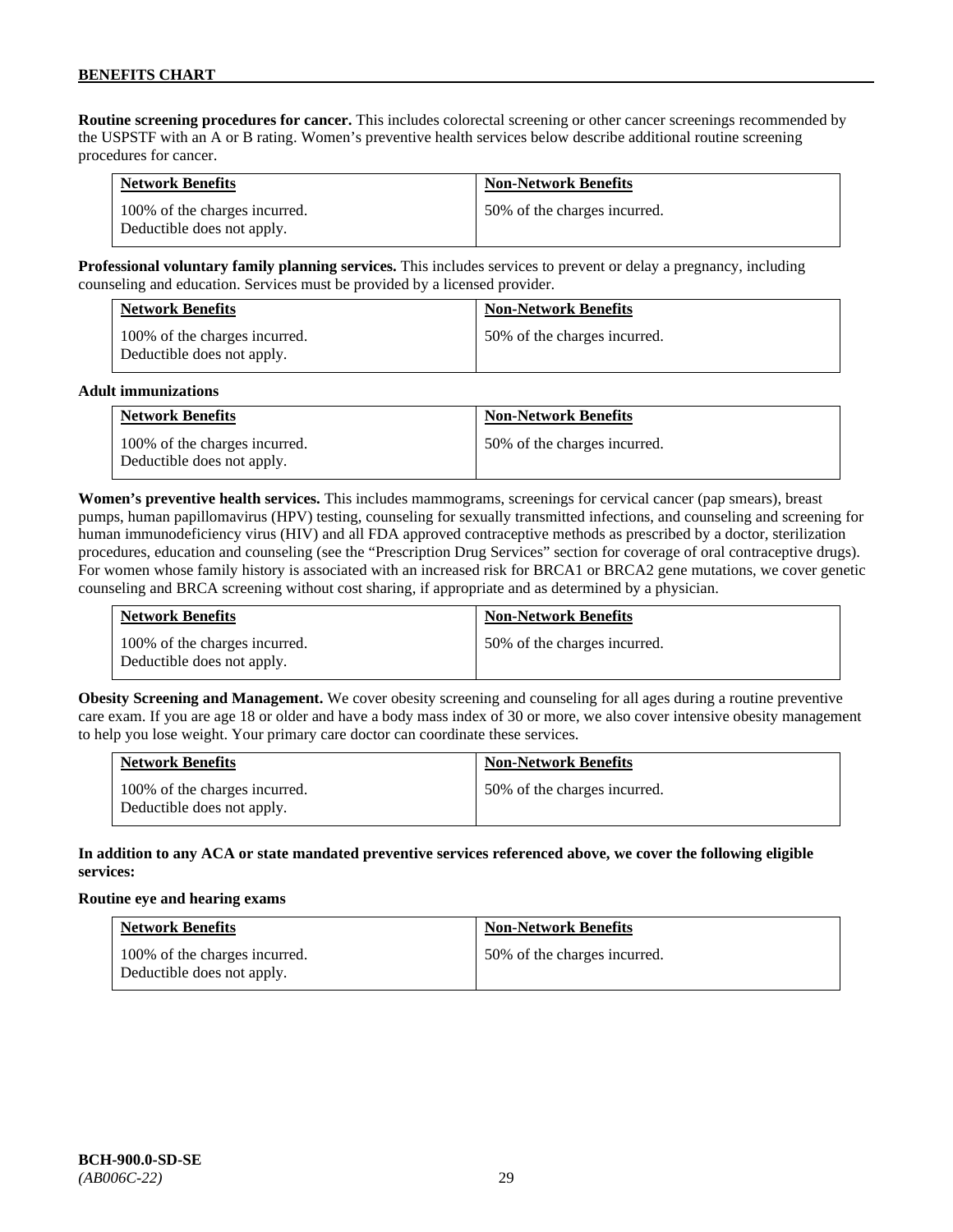**Ovarian cancer surveillance tests for women who are at risk.** "At risk for ovarian cancer" means (1) having a family history that includes any of the following: one or more first-degree or second-degree relatives with ovarian cancer, clusters of female relatives with breast cancer or nonpolyposis colorectal cancer; or (2) testing positive for BRCA1 or BRCA2 mutations. "Surveillance tests for ovarian cancer" means annual screening using: CA-125 serum tumor marker testing, transvaginal ultrasound, pelvic examination or other proven ovarian cancer screening tests currently being evaluated by the federal Food and Drug Administration or by the National Cancer Institute.

| <b>Network Benefits</b>                                                                                                                                                                                                          | <b>Non-Network Benefits</b>                                                                                                                                                                                                          |
|----------------------------------------------------------------------------------------------------------------------------------------------------------------------------------------------------------------------------------|--------------------------------------------------------------------------------------------------------------------------------------------------------------------------------------------------------------------------------------|
| Coverage level is same as corresponding Network<br>Benefit, depending on type of service provided, such<br>as Diagnostic Imaging Services, Laboratory Services<br>Office Visits for Illness or Injury or Preventive<br>Services. | Coverage level is same as corresponding Non-Network<br>Benefit, depending on type of service provided, such as<br>Diagnostic Imaging Services, Laboratory Services<br>Office Visits for Illness or Injury or Preventive<br>Services. |
|                                                                                                                                                                                                                                  |                                                                                                                                                                                                                                      |

#### **Limitations:**

• Services are not preventive if received as part of a visit to diagnose, manage or maintain an acute or chronic medical condition, illness or injury. When that occurs, unless otherwise indicated above, standard deductibles, copayments or coinsurance apply.

#### **Not Covered:**

See "Services Not Covered" in the Certificate.

#### **TELEHEALTH/TELEMEDICINE SERVICES**

#### **Definitions:**

**Telehealth, Telemedicine, or Virtual Care.** This is a means of communication between a health care professional and a patient. This includes the use of secure electronic information, imaging, and communication technologies, including:

- interactive audio or audio-video
- interactive audio with store-and-forward technology
- chat-based and email-based systems
- physician-to-physician consultation
- patient education
- data transmission
- data interpretation
- digital diagnostics (algorithm-enabled diagnostic support)
- digital therapeutics (the use of personal health devices and sensors, either alone or in combination with conventional drug therapies, for disease prevention and management)

#### Services can be delivered:

Synchronously: the patient and health care professional are engaging with one another at the same time; or Asynchronously: the patient and health care professional engage with each other at different points in time.

**Telephone Visits.** Live, synchronous, interactive encounters over the telephone between a patient and a healthcare provider.

**E-visit or chat-based visits.** Asynchronous online or mobile app encounters to discuss a patient's personal health information, vital signs, and other physiologic data or diagnostic images. The healthcare provider reviews and delivers a consultation, diagnosis, prescription or treatment plan after reviewing the patient's visit information.

**Virtuwell.** This is an online service for you to receive a diagnosis and treatment for certain conditions, such as a cold, flu, ear pain and sinus infections. You may access the Virtuwell website at [Virtuwell.com.](https://www.virtuwell.com/)

**Video Visits.** Live, synchronous, interactive encounters using secure web-based video between a patient and a healthcare provider.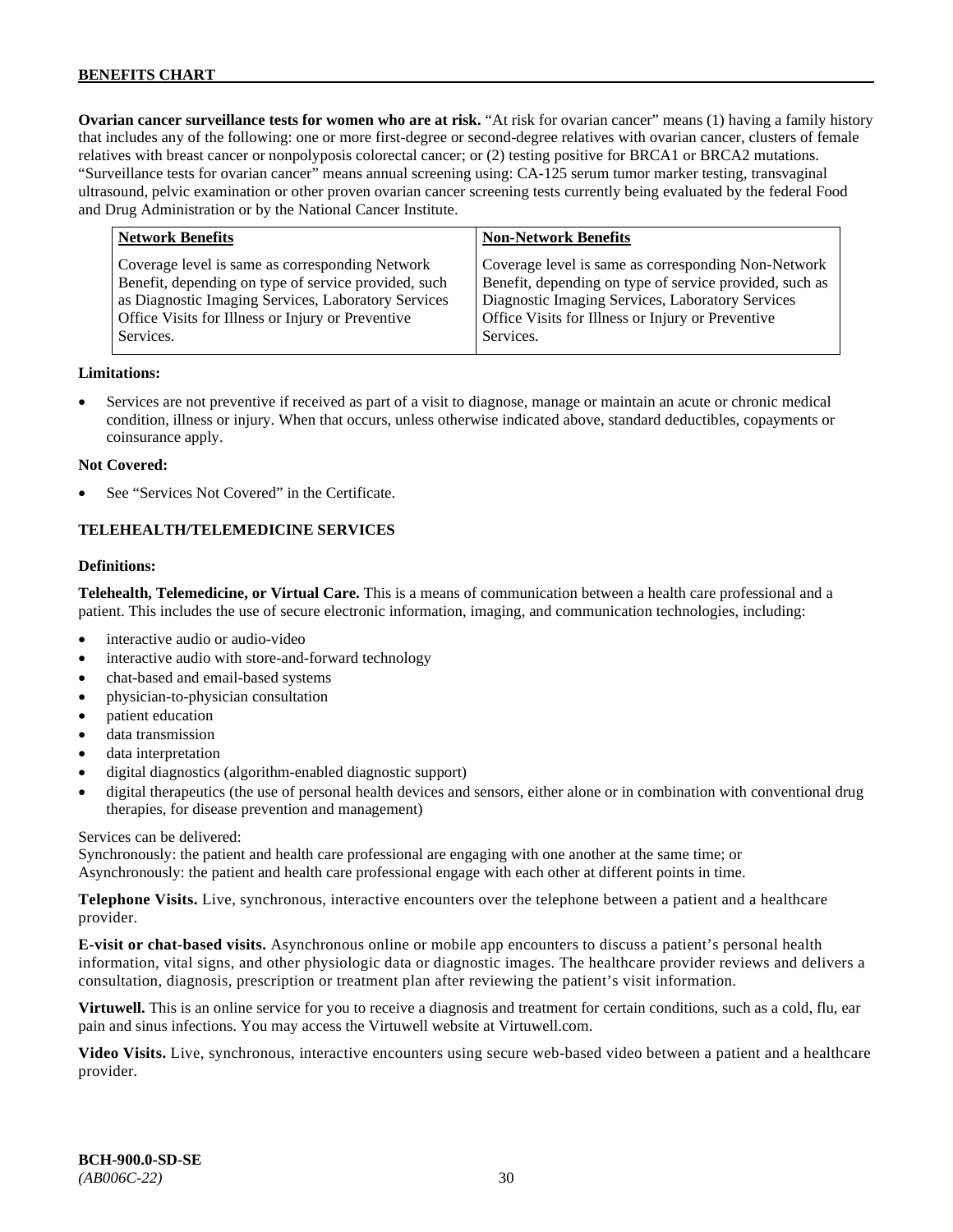# **Covered Services:**

The Plan covers the following methods of receiving care for services that would be eligible under the Plan if the service were provided in person.

## **Scheduled Telephone Visits**

| <b>Network Benefits</b>      | <b>Non-Network Benefits</b>  |
|------------------------------|------------------------------|
| 70% of the charges incurred. | 50% of the charges incurred. |

## **E-visits**

### **Access to online care through Virtuwell at [Virtuwell.com](http://www.virtuwell.com/)**

| <b>Network Benefits</b>                                    | <b>Non-Network Benefits</b> |
|------------------------------------------------------------|-----------------------------|
| 100% of the charges incurred.<br>Deductible does not apply | Not applicable.             |

### **All other E-visits**

| <b>Network Benefits</b>      | <b>Non-Network Benefits</b>  |
|------------------------------|------------------------------|
| 70% of the charges incurred. | 50% of the charges incurred. |

#### **Video visits**

| <b>Network Benefits</b>                                                                                                                                                                          | <b>Non-Network Benefits</b>                                                                                                                            |
|--------------------------------------------------------------------------------------------------------------------------------------------------------------------------------------------------|--------------------------------------------------------------------------------------------------------------------------------------------------------|
| Coverage level is same as corresponding Network<br>benefit, depending on type of service provided, such as<br>Office Visits for Illness or Injury, Inpatient or<br>Outpatient Hospital Services. | Coverage level is same as corresponding Non-Network<br>Benefit, depending on type of service provided, such as<br>Office Visits for Illness or Injury. |

### **Not Covered:**

See "Services Not Covered" in the Certificate.

# **TRANSPLANT SERVICES**

### **Applicable Definitions:**

**Autologous.** This is when the source of cells is from the individual's own marrow or stem cells.

**Allogeneic.** This is when the source of cells is from a related or unrelated donor's marrow or stem cells.

**Autologous Bone Marrow Transplant.** This is when the bone marrow is harvested from the individual and stored. The patient undergoes treatment which includes tumor ablation with high-dose chemotherapy and/or radiation. The bone marrow is reinfused (transplanted).

**Allogeneic Bone Marrow Transplant.** This is when the bone marrow is harvested from the related or unrelated donor and stored. The patient undergoes treatment which includes tumor ablation with high-dose chemotherapy and/or radiation. The bone marrow is reinfused (transplanted).

**Autologous/Allogeneic Stem Cell Support.** This is a treatment process that includes stem cell harvest from either bone marrow or peripheral blood, tumor ablation with high-dose chemotherapy and/or radiation, stem cell reinfusion, and related care. Autologous/allogeneic bone marrow transplantation and high dose chemotherapy with peripheral stem cell rescue/support are considered to be autologous/allogeneic stem cell support.

**Designated Transplant Center.** This is any health care provider, group or association of health care providers designated by us to provide services, supplies or drugs for specified transplants for our Insureds.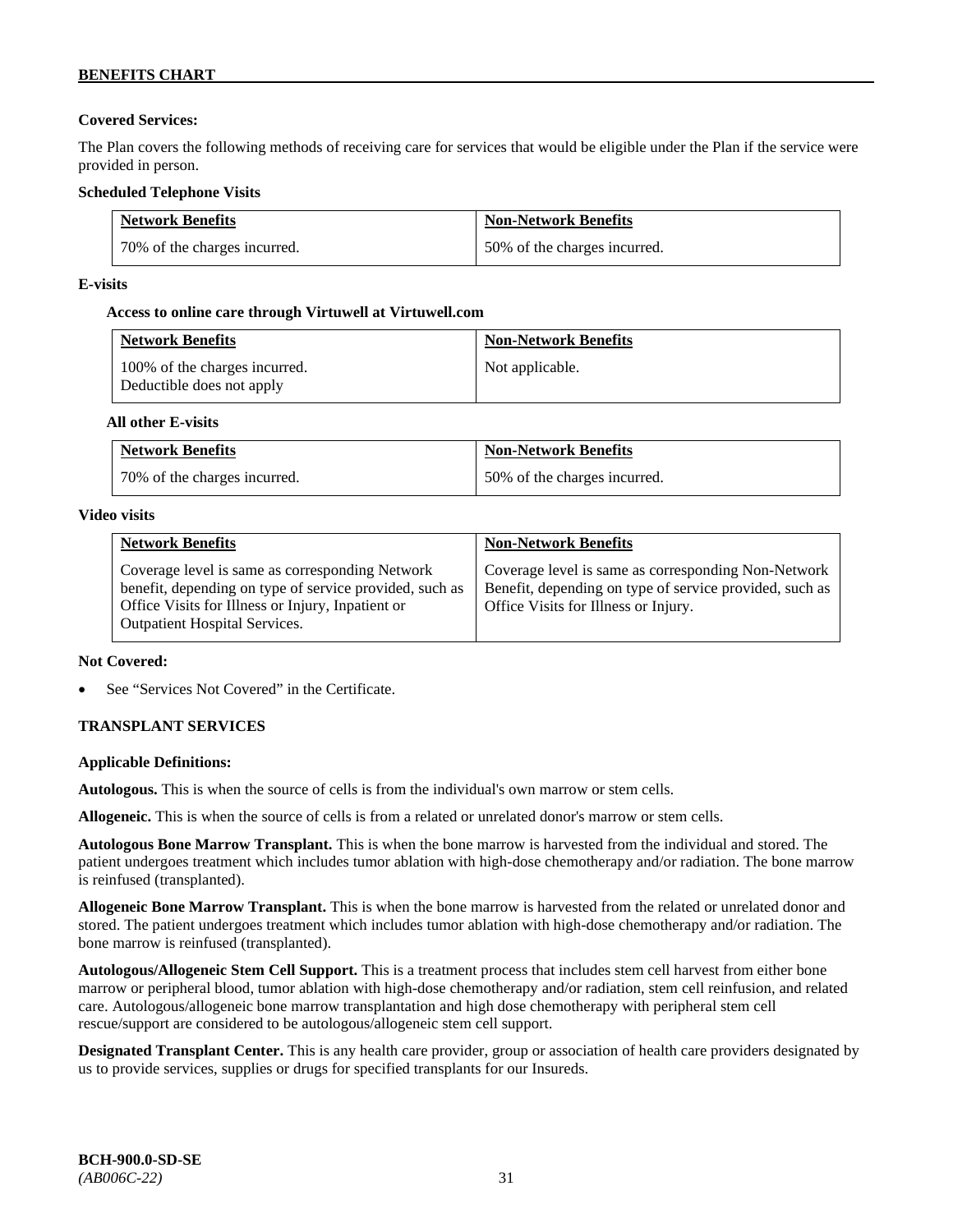**Transplant Services.** This is transplantation (including retransplants) of the human organs or tissue listed below, including all related post-surgical treatment, follow-up care and drugs and multiple transplants for a related cause. Transplant services do not include other organ or tissue transplants or surgical implantation of mechanical devices functioning as a human organ, except surgical implantation of an FDA approved Ventricular Assist Device (VAD) or total artificial heart, functioning as a temporary bridge to heart transplantation.

Prior authorization is required prior to consultation to support coordination of care and benefits.

### **Covered Services:**

We cover eligible transplant services (as defined above) while you are covered under this Benefits Chart. Transplants that will be considered for coverage are limited to the following:

- Kidney transplants for end-stage disease.
- Cornea transplants for end-stage disease.
- Heart transplants for end-stage disease.
- Lung transplants or heart/lung transplants for: (1) primary pulmonary hypertension; (2) Eisenmenger's syndrome; (3) end-stage pulmonary fibrosis; (4) alpha 1 antitrypsin disease; (5) cystic fibrosis; and (6) emphysema.
- Liver transplants for: (1) biliary atresia in children; (2) primary biliary cirrhosis; (3) post-acute viral infection (including hepatitis A, hepatitis B antigen e negative and hepatitis C) causing acute atrophy or post-necrotic cirrhosis; (4) primary sclerosing cholangitis; (5) alcoholic cirrhosis; and (6) hepatocellular carcinoma.
- Allogeneic bone marrow transplants or peripheral stem cell support associated with high dose chemotherapy for: (1) acute myelogenous leukemia; (2) acute lymphocytic leukemia; (3) chronic myelogenous leukemia; (4) severe combined immunodeficiency disease; (5) Wiskott-Aldrich syndrome; (6) aplastic anemia; (7) sickle cell anemia; (8) non-relapsed or relapsed non-Hodgkin's lymphoma; (9) multiple myeloma; and (10) testicular cancer.
- Autologous bone marrow transplants or peripheral stem cell support associated with high-dose chemotherapy for: (1) acute leukemias; (2) non-Hodgkin's lymphoma; (3) Hodgkin's disease; (4) Burkitt's lymphoma; (5) neuroblastoma; (6) multiple myeloma; (7) chronic myelogenous leukemia; and (8) non-relapsed non-Hodgkin's lymphoma.
- Pancreas transplants for simultaneous pancreas-kidney transplants for diabetes, pancreas after kidney, living related segmental simultaneous pancreas kidney transplantation and pancreas transplant alone.

To receive Network Benefits, charges for transplant services must be incurred at a Designated Transplant Center.

The transplant-related treatment provided, including expenses incurred for directly related donor services, shall be subject to and in accordance with the provisions, limitations, maximum and other terms of this Benefits Chart.

Medical and hospital expenses of the donor are covered only when the recipient is an Insured and the transplant and directly related donor expenses have been prior authorized for coverage. Treatment of medical complications that may occur to the donor are not covered. Donors are not considered Insureds, and are therefore not eligible for the rights afforded to Insureds under the Certificate.

The list of eligible transplant services and coverage determinations are based on established medical policies, which are subject to periodic review and modifications by the medical director.

| <b>Network Benefits</b>                          | <b>Non-Network Benefits</b>                          |
|--------------------------------------------------|------------------------------------------------------|
| See Network Inpatient Hospital Services benefit. | See Non-Network Inpatient Hospital Services benefit. |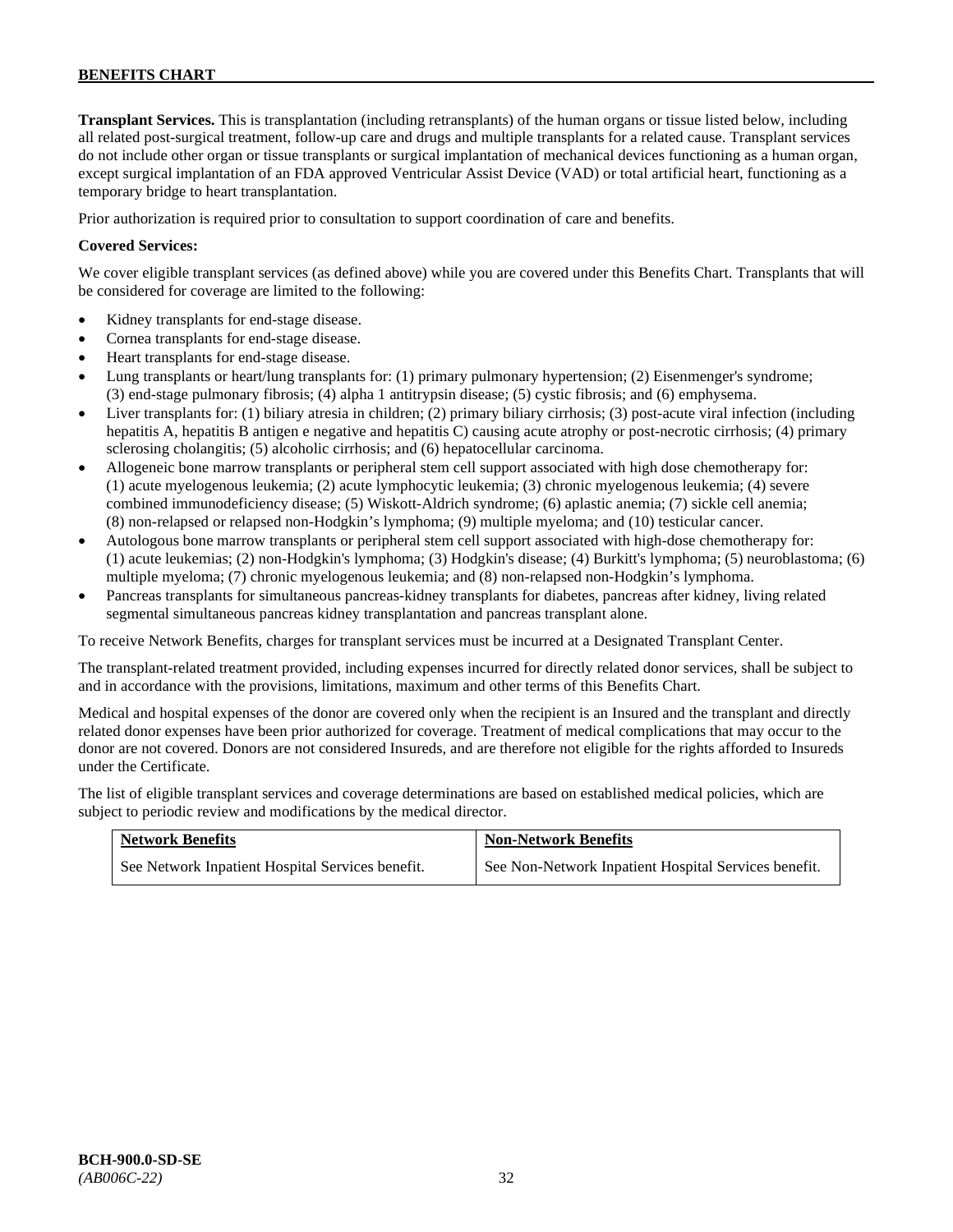## **Transplant travel benefit for network benefits**

We may provide travel and lodging when an Insured needs a transplant and a designated transplant center is greater than 100 miles from the Insured's primary address.

This benefit is subject to our medical policies (medical coverage criteria). Coverage criteria are available by calling Member Services, or logging on to your "*my*HealthPartners" account a[t healthpartners.com.](http://www.healthpartners.com/)

When submitting receipts for travel and lodging, the Insured will need to attach a letter explaining that the receipts are in conjunction with an authorized organ or bone marrow transplant and include the recipient's name and member ID number or complete a Lodging and Travel Claim form with the receipts.

| <b>Network Benefits</b>                                                                                                                                                                                                                                 | <b>Non-Network Benefits</b> |
|---------------------------------------------------------------------------------------------------------------------------------------------------------------------------------------------------------------------------------------------------------|-----------------------------|
| Transplant travel benefits are covered under the<br>Network transplant services benefit.                                                                                                                                                                | No coverage.                |
| Expenses for travel and lodging for the insured (the<br>transplant recipient) and one adult companion, or up to<br>two companions for a transplant recipient who is a<br>minor dependent, may be covered up to a maximum of<br>\$10,000 per transplant. |                             |
| Lodging coverage is limited to \$100 per day.                                                                                                                                                                                                           |                             |

# **Not Covered:**

- We consider the following transplants to be investigative and do not cover them: surgical implantation of mechanical devices functioning as a permanent substitute for human organ, non-human organ implants and/or transplants and other transplants not specifically listed in this Benefits Chart.
- See "Services Not Covered" in the Certificate.